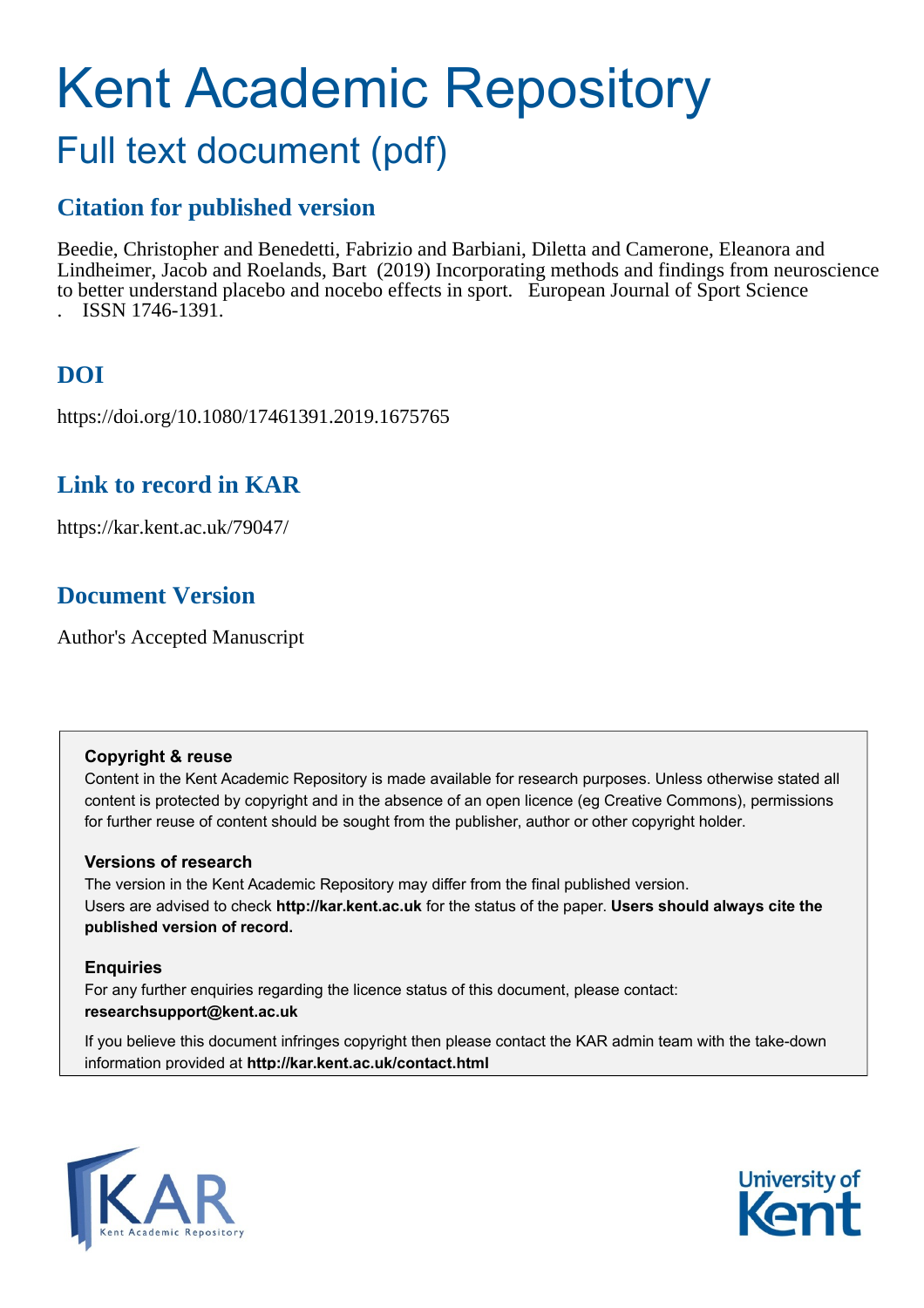## **Incorporating methods and findings from neuroscience to better understand placebo and nocebo effects in sport**

Christopher Beedie<sup>1,2</sup>, Fabrizio Benedetti<sup>3,4</sup>, Diletta Barbiani<sup>4</sup>, Eleanora Camerone<sup>5</sup>, Jacob Lindheimer<sup>6,7</sup>, Bart Roelands<sup>8</sup>

 School of Psychology, University of Kent, Canterbury, UK CHX Performance, London, UK Medicine and Physiology of Hypoxia, Plateau Rosà, Italy/Switzerland University of Turin Medical School, Neuroscience Dept, Turin, Italy Department of Neuroscience, University of Genoa, Italy Department of Veterans Affairs, William S. Middleton Veterans Memorial Hospital, Madison, WI, USA $*$ Department of Kinesiology, University of Wisconsin-Madison, Madison, WI, USA Department of Human Physiology, Vije Universiteit Brussels, Belgium

Corresponding author. Professor Chris Beedie, School of Psychology, University of Kent, Canterbury, UK. Email [christopher.j.beedie@gmail.com](mailto:christopher.j.beedie@gmail.com) 

**\*** Jacob Lindheimer is with the US Department of Veterans Affairs. The contents of this paper do not represent the views of the Department of Veterans Affairs or of the United States Government.

#### **ABSTRACT**

Placebo and nocebo effects are a factor in sports performance. However, the majority of published studies in sport science are descriptive and speculative regarding mechanisms. It is therefore not unreasonable for the sceptic to argue that placebo and nocebo effects in sport are illusory, and might be better explained by variations in phenomena such as motivation. It is likely that, in sport at least, placebo and nocebo effects will remain in this empirical grey area until researchers provide stronger mechanistic evidence. Recent research in neuroscience has identified a number of consistent, discrete and interacting neurobiological and physiological pathways associated with placebo and nocebo effects, with many studies reporting data of potential interest to sport scientists, for example relating to pain, fatigue and motor control. Findings suggest that placebos and nocebos result in activity of the opioid, endocannabinoid and dopamine neurotransmitter systems, brain regions including the motor cortex and striatum, and measureable effects on the autonomic nervous system. Many studies have demonstrated that placebo and nocebo effects associated with a treatment, for example an inert treatment presented as an analgesic or stimulant, exhibit mechanisms similar or identical to the verum or true treatment. Such findings suggest the possibility of a wide range of distinct placebo and nocebo mechanisms that might influence sports performance. In the present paper we present some of the findings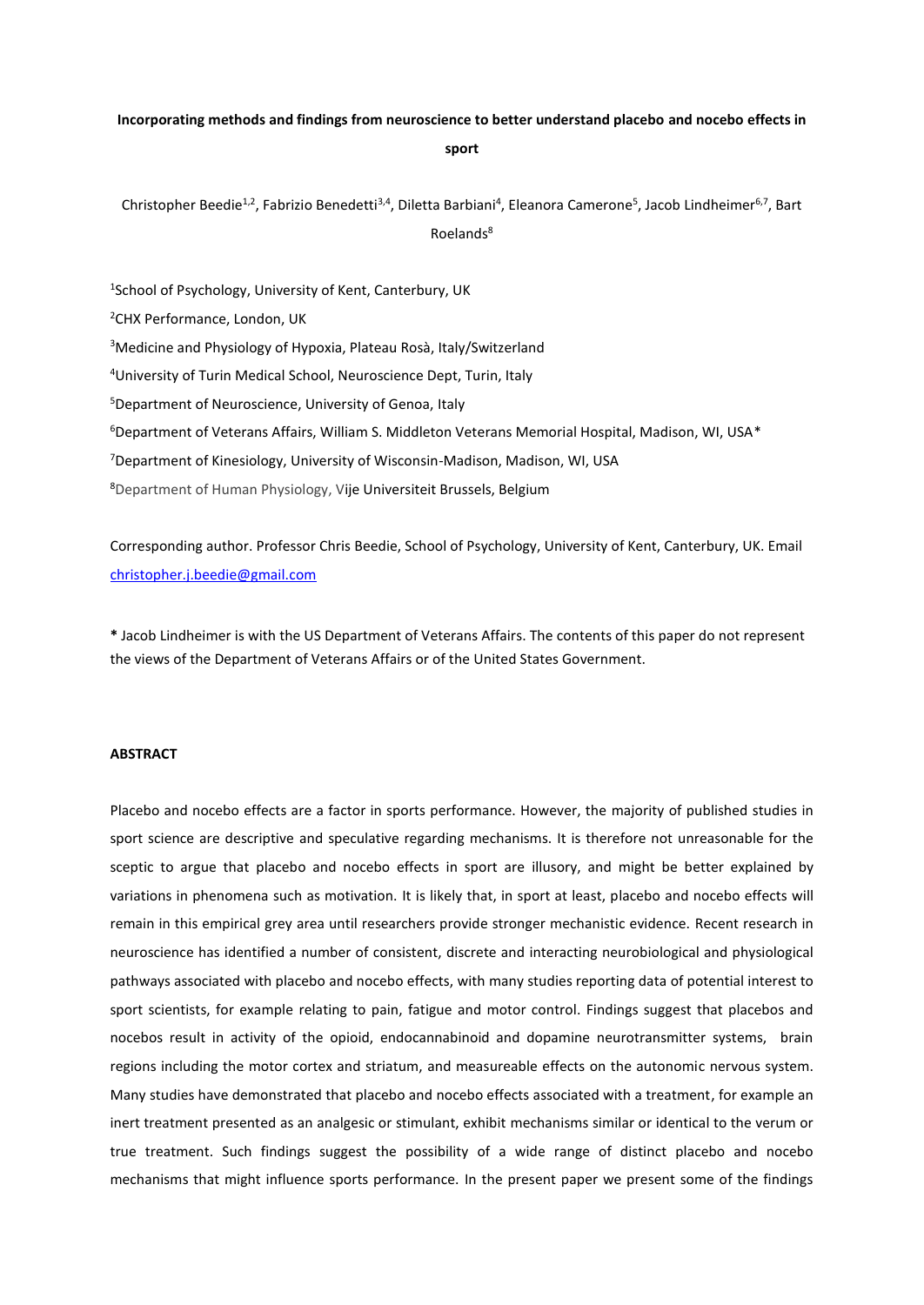from neuroscience. Focussing on fatigue as an outcome and caffeine as vehicle, we propose three approaches that researchers in sport might incorporate in their studies in order to better elucidate mechanisms of placebo/nocebo effects on performance.

#### **Key words**

Neurobiology; nocebo effects, fatigue, caffeine, research methods, experimental design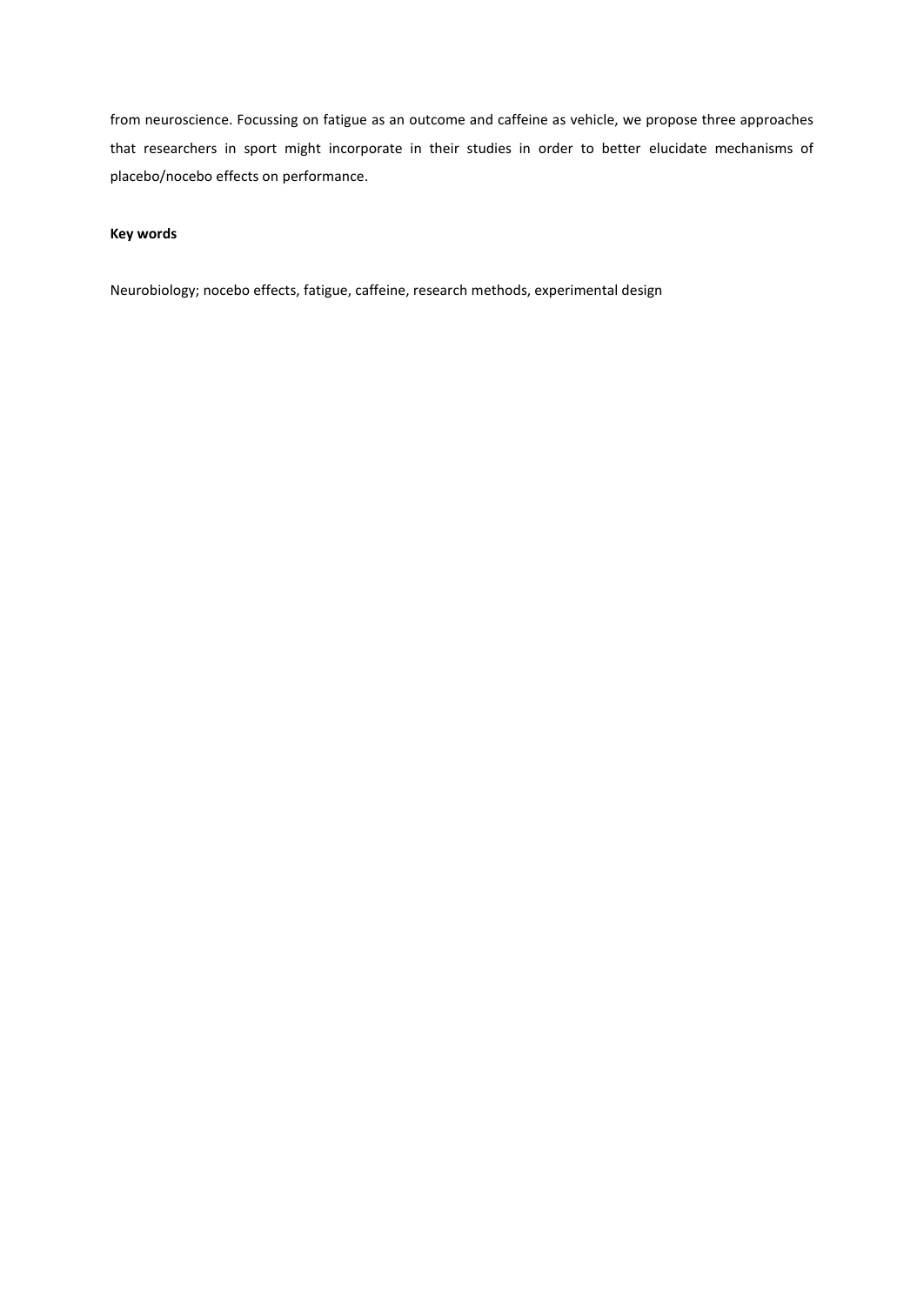#### **1. INTRODUCTION**

Placebo and nocebo effects have been demonstrated in sports performance research (Beedie & Foad, 2009; Hurst et al., 2019). However, whilst much work in sport describes positive and negative effects on performance following the administration of a placebo or nocebo treatment respectively, such studies, especially those that report few directly measured variables, leave the door open for numerous alternative explanations. For example, what was reported as a placebo effect was simply the result of the participants having adopted a less conservative and more optimal pacing strategy following the administration of what they believed was an active treatment. In this context, most research designs do not allow the authors to reliably exclude such possibilities. Whilst the findings of many placebo and nocebo studies are intuitively compelling and resonate with the experience of many athletes, coaches and sports scientists, it is easy to offer alternative explanations.

Previous research on placebo and nocebo effects in sport has reported variation in the magnitude of outcome measures when researchers manipulated the 'dose' of placebo (Beedie, Stuart, Coleman, & Foad, 2006) and the direction (positive and negative) of the information presented with the placebo treatment (Beedie, Coleman, & Foad, 2007). Whilst such findings suggest that the treatment caused the effects observed, they do not however reveal the physiological and/or neurobiological processes that underlie these effects. Recent research in neuroscience has identified consistent neurobiological mechanisms associated with placebo and nocebo effects, many in relation to sport phenomena such as pain, fatigue and motor control. In this paper we report some of these findings, and whilst we do not infer that these effects – often reported in contexts very different to sport - stand as evidence for the placebo and nocebo effects in sport *per se*, we believe that they should at the very least encourage researchers in sport to adopt more robust research designs.

We will not provide a comprehensive review of placebo effects in sport or in neuroscience; the former can be found elsewhere (Hurst et al., 2019), the latter in numerous sources (Benedetti, 2013; Benedetti & Dogue, 2015; Tracey, 2010; Wager & Atlas, 2015). Neither will we evaluate the findings of the small number of papers described. However, we will highlight the potential usefulness of the respective methodologies of these papers to sports scientists. In this context, we aim to present sufficient evidence and methodological suggestions to encourage sports scientists to consider placebo and nocebo effects, as well as associated mechanisms, in their research.

#### **2. HOW AND WHY ARE PLACEBO AND NOCEBO EFFECTS RELEVANT TO SPORTS PERFORMANCE?**

In the context of placebos and nocebos, there is some confusion between the terms 'response' and 'effect'. A recent consensus statement (Evers et al., 2018) defined placebo and nocebo responses as all health changes that result after administration of an inactive treatment, including those that may occur from natural history and regression to the mean. These responses are commonly observed in the control arm of clinical trials. On the other hand, placebo and nocebo effects were defined as the changes specifically attributable to the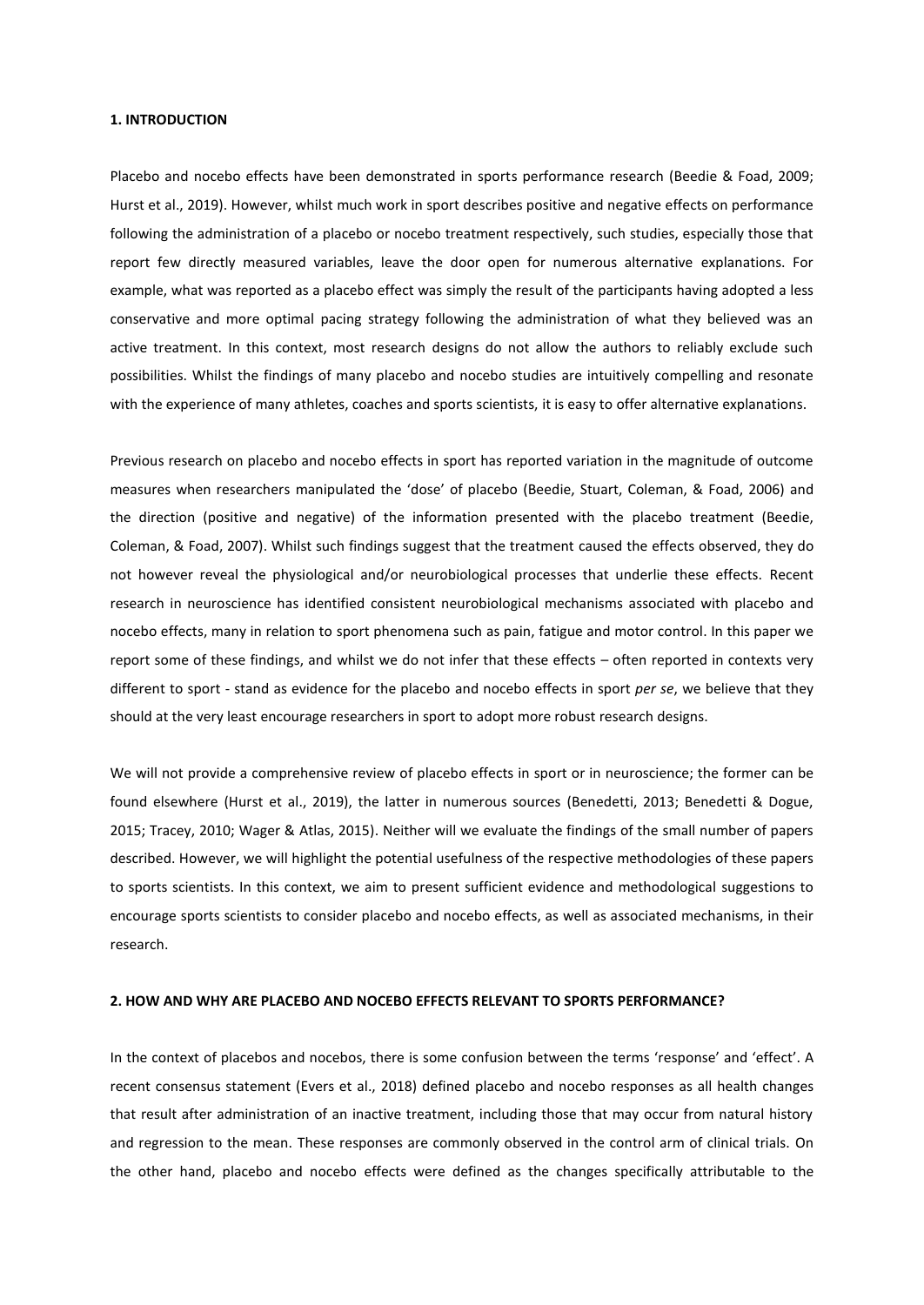administration of an inert treatment, and therefore to placebo and nocebo mechanisms, including the neurobiological and psychological mechanisms of expectancies. These definitions were adapted to sport in a recent consensus statement, in which placebo and nocebo effects were defined as a desirable or undesirable outcome resulting from a person's expected and/or learned response to a treatment or situation (Beedie et al., 2018).

**Placebo effects appear to enhance sports performance.** A recent systematic review identified 34 studies of the placebo and/or nocebo effect in sport involving 1,555 participants (Hurst et al., 2019). It reported small to moderate placebo effects for nutritional (*d* = 0.35) and mechanical (*d* = 0.47) ergogenic aids. Larger placebo effects were found when participants were led to believe they were given banned performance enhancing ergogenic aids (anabolic steroids *d* = 1.44; EPO, *d* = 0.87), whilst moderate effects were found in studies investigating placebo effects of caffeine (*d* = 0.40) and amino acids (*d* = 0.36).

**Nocebo effects appear to inhibit sports performance.** Five studies have explicitly examined the nocebo effect on sports performance, that is an explicit negative expectancy protocol was used (Andani, Tinazzi, Corsi, & Fiorio, 2015; Beedie et al., 2007; Bottoms, Buscombe, & Nicholettos, 2014; Hurst, Foad, Coleman, & Beedie, 2017; Pollo, Carlino, Vase, & Benedetti, 2012). A recent systematic review estimated the overall effect size associated with these studies as *d =* 0.37 (Hurst et al., 2019). Nocebo effects on sports performance can also be inferred in data from several more studies, in which athletes appeared to set up their own negative expectations (Beedie et al., 2006; Foad, Beedie, & Coleman, 2008). These data collectively suggest that negative expectations can adversely affect sports performance.

**Placebo effects might augment effects of real treatments.** It has been demonstrated that both active/biological and placebo/psychological factors interact to contribute to the overall effect of legitimate treatments, for example caffeine (Foad et al., 2008). It has also been demonstrated that treatments administered without the knowledge of the patient, in which case zero expectation of benefit would theoretically exclude the possibility of a placebo component of the treatment, are less effective that those administered with patient knowledge (Benedetti, 2013). Placebo effects therefore appear to augment the biological effects of treatments. A placebo effect can be experienced in response to a placebo treatment and in response to a real treatment (Beedie et al., 2017).

**Placebo effects might help explain variability in response to real treatments.** There is much interest currently in variability in response to sports treatments (Atkinson, Williamson, & Batterham, 2019). Experimental evidence indicates that inter-individual variation in performance following the administration of a placebo treatment is greater than at baseline, which in turn suggests that not all people respond in the same way to a placebo (Beedie & Foad, 2009). Given that placebo effects interact with biological effects to determine overall treatment effect, variation in placebo responsiveness might be a factor in determining variability to real treatments. In short, variability to a treatment could be a function of i) the individual response to the biologically active component of the treatment only, ii) the individual response to the placebo component of the treatment only, or iii) the individual response to both the biological and placebo component. This has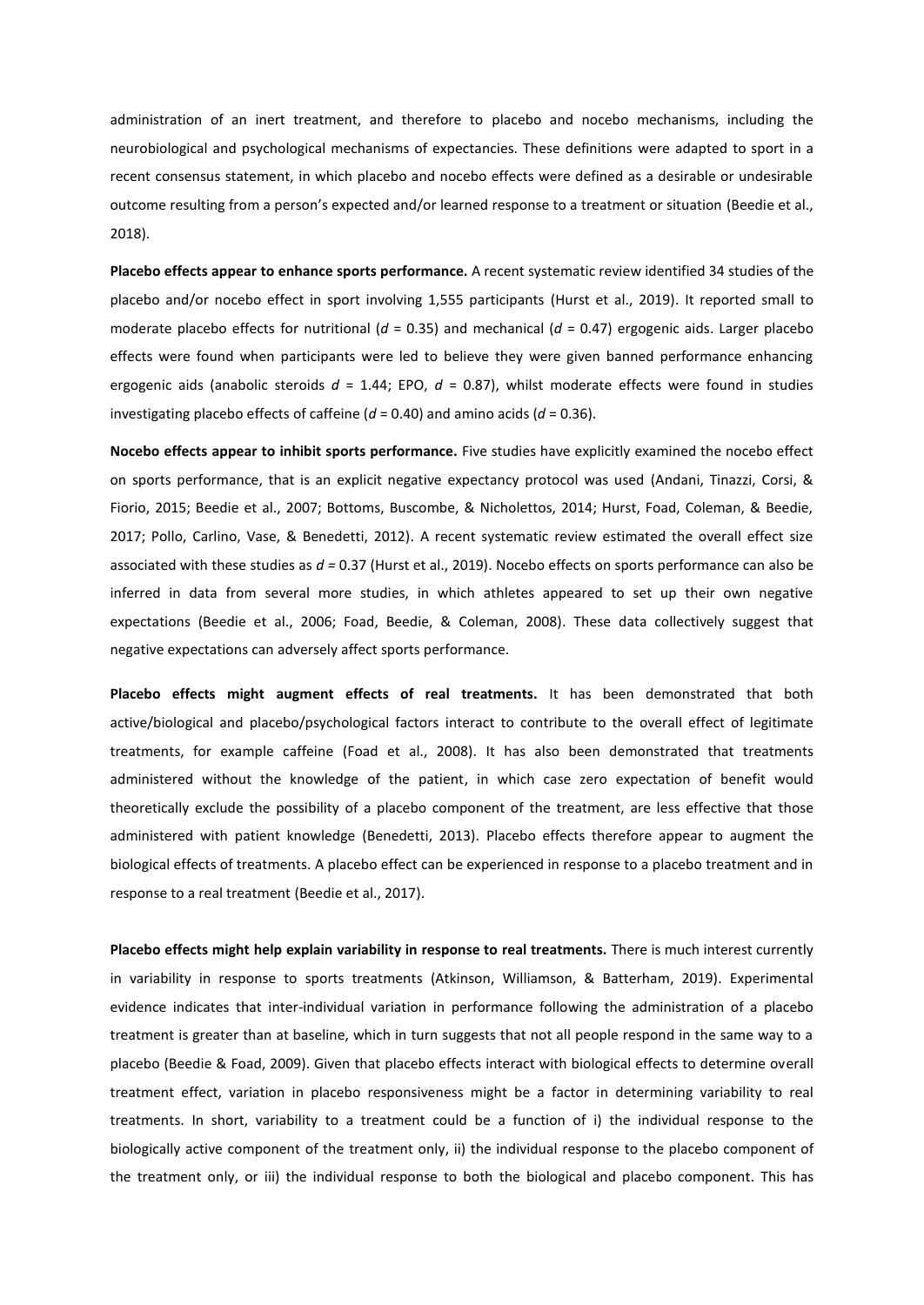implications in both research and applied contexts (Beedie et al., 2018; Lindheimer, Szabó, Raglin, & Beedie, 2019).

**Placebo effects might help us better understand the mind and performances of athletes.** Over the last 20 years, there has been growing interest among sports physiologists in the brain. This is evident in empirical advances regarding the role of neurotransmitter systems in sports (Meeusen & Roelands, 2018), and of mental fatigue in physical performance (Van Cutsem et al., 2017), conceptual advances such as the central governor (St Clair Gibson, Swart, & Tucker, 2018), and potential applications of brain manipulation in performance (Angius, Hopker, & Mauger, 2017). Arguably such data brings sports physiology and sports psychology ever closer. In this context, the placebo effect represents a useful vehicle for interdisciplinary research. Recent examples include potential mechanistic overlap between placebo effects and sports psychological variables (Beedie, Foad, & Hurst, 2015; Szabó, Lindheimer, Raglin, & Beedie, In Press), and between placebo effects and social facilitation effects (Davis, Hettinga, & Beedie, 2019).

#### **3. EVIDENCE FOR NEUROBIOLOGICAL AND PHYSIOLOGICAL MECHANISMS OF PLACEBO & NOCEBO EFFECTS**

**Placebo effects are evident in neurobiological pathways.** Neurobiological mechanisms of placebo effects have been recognised for over 40 years (Levine, Gordon, & Fields, 1978). Placebo and nocebo effects are underpinned by numerous neurobiological pathways, therefore whilst common brain processes are implicated in many studies, the idea that there is a single overarching placebo and/or nocebo mechanism is not supported (Geuter, Koban, & Wager, 2017). Numerous neurotransmitter systems are in fact involved, with the four most documented candidates being the opioid, endocannabinoid, serotonin and dopamine systems (Colagiuri, Schenk, Kessler, Dorsey, & Colloca, 2015). The endogenous opioids (endorphins) are arguably the most researched neurotransmitter in this context, and are implicated in pain mechanisms (Amanzio & Benedetti, 1999) and respiratory depression (Benedetti, Amanzio, Baldi, Casadio, & Maggi, 2008)<sup>1</sup>. The endocannabinoid system appears to play a pivotal role in placebo analgesia when the opioid system is not involved (Benedetti, Amanzio, Rosato, & Blanchard, 2011). The serotonin system has been cautiously implicated to play a role in placebo effects on anxiety (Benedetti, Carlino, & Pollo, 2011) and depression (Colagiuri et al., 2015). Dopamine has been examined, perhaps most notably in the context of Parkinson's Disease (de la Fuente-Fernández et al., 2001), but also in the context of motivation (Scott et al., 2008). Representations of future events are an important component of placebo effects, and dopamine is implicated in many future-focussed mental processes (Previc, 2009), including expectation (Enck, Benedetti, & Schedlowski, 2008).

**Placebo effect pathways mimic drug pathways.** In what is considered the first mechanistic study of the placebo effect (Levine et al., 1978), pain reduction resulting from administration of a placebo analgesic was blocked by the administration the opiate antagonist naloxone. The authors concluded that the placebo and real

<u>.</u>

<sup>&</sup>lt;sup>1</sup> Whilst the potential for neurobiological processes to modulate pain is intuitively logical to many in sport, the effects on respiratory depression of the endogenous opioids, for a long time associated with the 'runner's high' (Boecker et al., 2008) is less intuitive. However, given that many neuroscience studies have demonstrated that placebo opioid drugs mimic the effects and pathways of real opioid drugs (Benedetti, Pollo, & Colloca, 2007), this not only makes sense, but has implications for performance in hypoxia.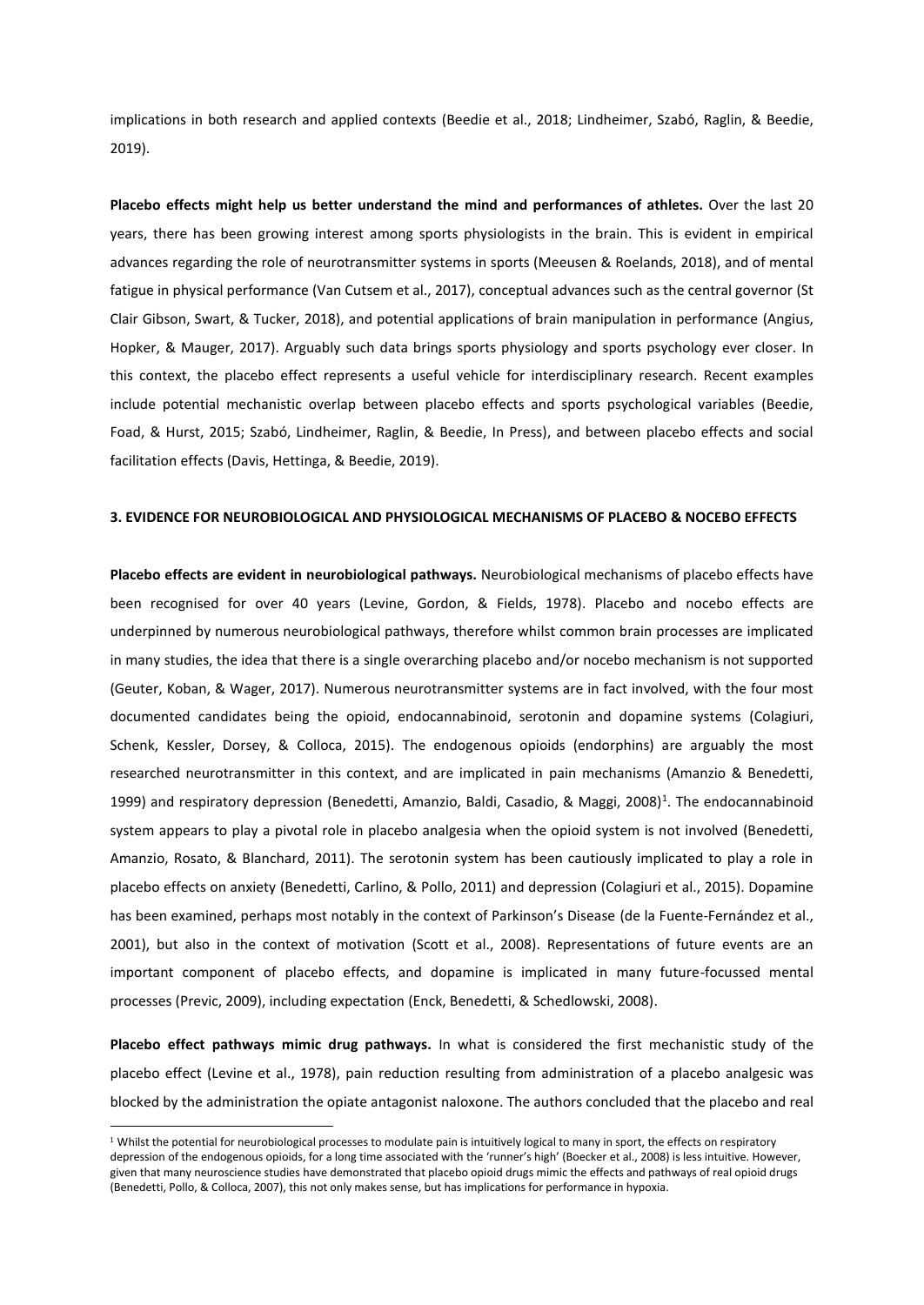effects of the analgesic operated, at least in part, via the same neurotransmitter system. Data has since demonstrated that not only do different placebo treatments appear to activate different pathways in different contexts (Benedetti & Dogue, 2015), but that the placebo treatment often activates the same pathway as the drug that it purports to be. For example, placebo effects following conditioning with opioids activate endogenous opioid pathways (Benedetti, Pollo, et al., 2007) whilst placebo effects following conditioning with non-steroidal anti-inflammatory drugs activate endocannabinoid pathways (Benedetti, Amanzio, et al., 2011).

**Expectation and conditioning result in different placebo pathways.** The majority of placebo effect research published in sport has used an expectancy design (expectancy is a conscious cognitive process often resulting from verbal instruction). In this design, participants naïve to a treatment, or who have been asked to cease use of that treatment ahead of and during that study, are administered a placebo with the associated verbal expectation that it is the real treatment. This design contrasts with those reported in many studies of placebo effects elsewhere that have used a conditioning paradigm. Conditioning can be either conscious or unconscious learning resulting from the repeated pairing of a stimulus treatment and a response. Interestingly, each method, expectancy and conditioning, might activate different neurobiological pathways. For example, in a study of both conditioning and expectancy, expectation of analgesia resulted in placebo responses that were completely blocked by the opioid antagonist naloxone, and expectation cues together with morphine conditioning also produced placebo responses that were completely blocked by naloxone, as did morphine conditioning alone (Amanzio & Benedetti, 1999). However, placebo analgesia following conditioning with ketorolac together with expectation cues elicited a placebo effect that was only partially blocked by naloxone, and ketorolac conditioning alone produced placebo responses that were entirely naloxone-insensitive (Amanzio & Benedetti, 1999).

**Nocebo effects inhibit pathways activated by placebo effects.** Nocebo effects, like placebo effects, are underpinned by numerous discrete neurobiological pathways (Tracey, 2010). Expectation of pain has been found to induce nocebo effects observed in the endogenous opioidergic system (Benedetti, Amanzio, Vighetti, & Asteggiano, 2006) and the dopaminergic system (Scott et al., 2008). These nocebo effects involved opposite responses in neurotransmitter systems to responses observed with placebo effects; that is, deactivation of the opioid and dopamine systems. Nocebo effects are also observed in relation to emotional responses such as anxiety; negative verbal suggestions induce anticipatory anxiety, which is associated with the activation of cholecystokinin (CCK) which in turn, facilitates pain transmission (Benedetti, Lanotte, Lopiano, & Colloca, 2007). The implications of nocebo effects can be significant and long-lasting, with some studies reporting that just one experience of a nocebo effect can influence the efficacy of future treatments (Colloca & Miller, 2011).

**Placebo effects regulate emotion.** Anxiety is a critical factor in sports performance. In fact a wide range of emotion responses are significant in this context (Beedie, Terry, & Lane, 2000; McCarthy, 2011; Robazza, Pellizzari, & Hanin, 2004). Like emotions, placebo effects can be considered a regulator of the relationship between organism and environment. Placebo effects and emotion also influence one another. Lieberman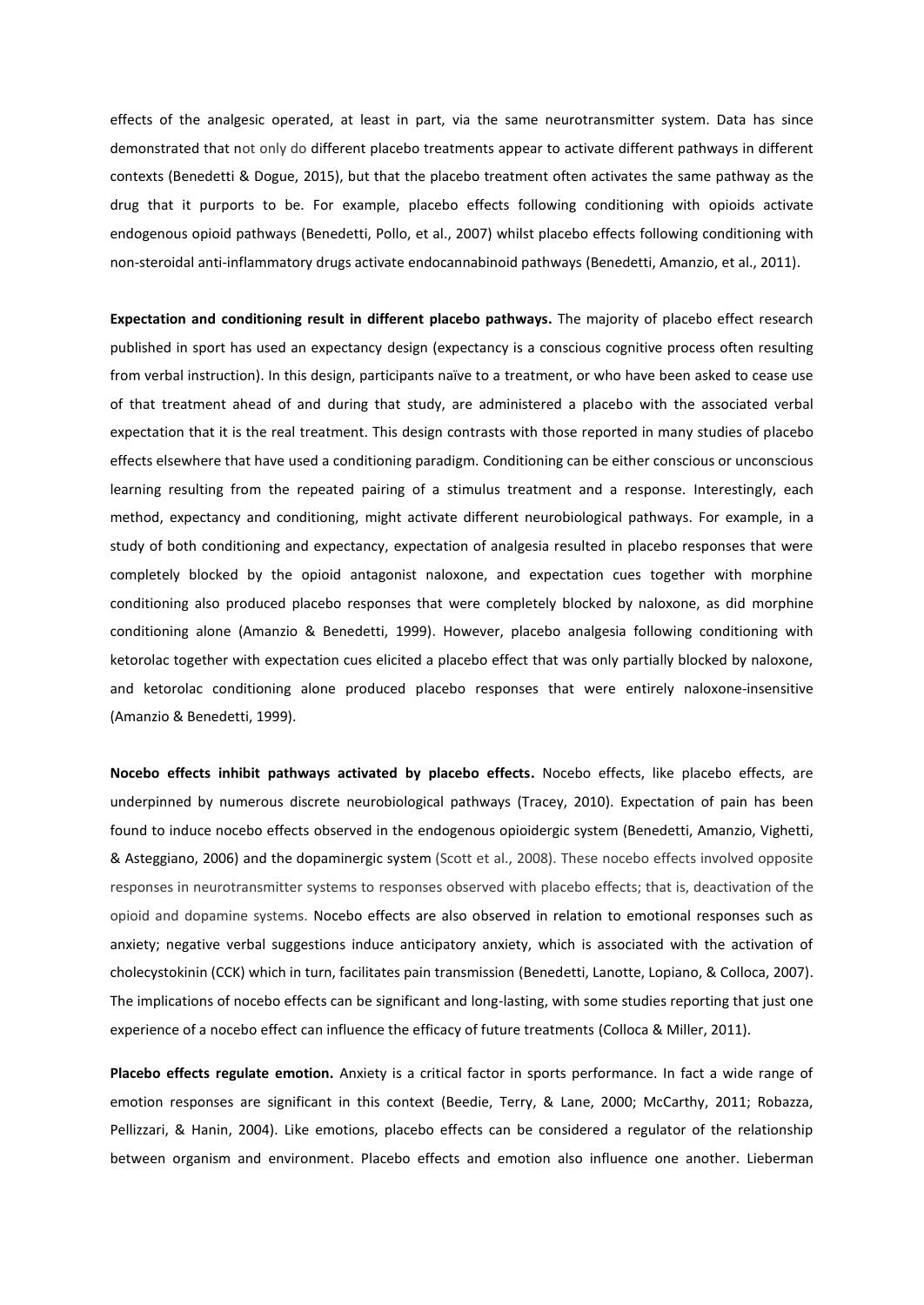(2006) proposed that placebo effects, which are *unintentional,* are one of a broad range of otherwise largely *intentional* self-regulatory processes such as emotion regulation and self-control, all sharing common brain mechanisms. Ashar, Chang, and Wager (2017) extended this reasoning and proposed that the appraisals that result in placebo effects also engage the default mode network (Raichle, 2015). This network is responsible for numerous self-regulatory processes, including emotion, memory and prospection (i.e., thinking about future outcomes; prospection has an intuitive role in placebo and nocebo responses). Ashar et al. proposed that conceptual representations of future events influence decision making and the subsequent emotional value of these representations. These future-focussed emotional responses themselves elicit broad and organism-wide physiological changes in the autonomic nervous (ANS) and endocrine systems.

**Placebo effects influence ANS physiology.** Geuter et al. (2017) proposed three placebo-responsive descending modulatory systems influencing pain, ANS function and immune responses respectively. Of these, the modulation of ANS activity is perhaps most relevant to sport; many athletes are aware of how their *perception* of the environment modulates ANS physiology. Pre-competition anxiety, arguably a future focussed cognitive appraisal, directly modifies variables such as heart rate (HR), respiration rate, muscle tension, blood pressure (BP), and heart rate variability (HRV). Consistent with this idea, placebo effects on ANS function have been reported on HR, ventilation, BP, coronary diameter, and lung function (Meissner, 2011, 2014). We will describe recent research in physical performance and fatigue that reports such effects in more detail in section 5. (Benedetti, Barbiani, & Camerone, 2018).

#### **4. USING RESEARCH FROM NEUROSCIENCE AS A MODEL FOR THE STUDY OF PLACEBO EFFECTS IN SPORT**

In each of sections 5., 6., and 7. below, we describe one or more previously published research study from the neuroscience literature, and then offer an experimental design based on that study that could be used in sport. In doing so we suggest designs that assess performance, especially placebo-induced reduction in fatigue, and which might use caffeine as the placebo treatment.

**Fatigue as a common currency in placebo effect research.** Whilst direct effects of placebo administration on fatigue have been reported in relatively few studies (Benedetti, Durando, Giudetti, Pampallona, & Vighetti, 2015; Piedimonte, Benedetti, & Carlino, 2015; Pollo, Carlino, & Benedetti, 2008), a placebo-induced reduction in fatigue can be inferred from most studies of placebo effects in sport. In this context it can be proposed that fatigue is a common currency across placebo effect research in sport. It is however a complex phenomenon, with objective and subjective components (Völker, Kirchner, & Bock, 2016), and central/brain (Meeusen & Roelands, 2018) and peripheral/body components (Kirkendall, 1990). Whilst we recognise that the dichotomies are biologically and conceptually problematic (Enoka & Duchateau, 2016; St Clair Gibson et al., 2018), and whilst objective markers of fatigue observed in directly measured performance in some studies might be considered the gold standard, it has been demonstrated that subjective measures of fatigue (often used in placebo effects research) are also a reliable index (Micklewright, St Clair Gibson, Gladwell, & Al Salman, 2017).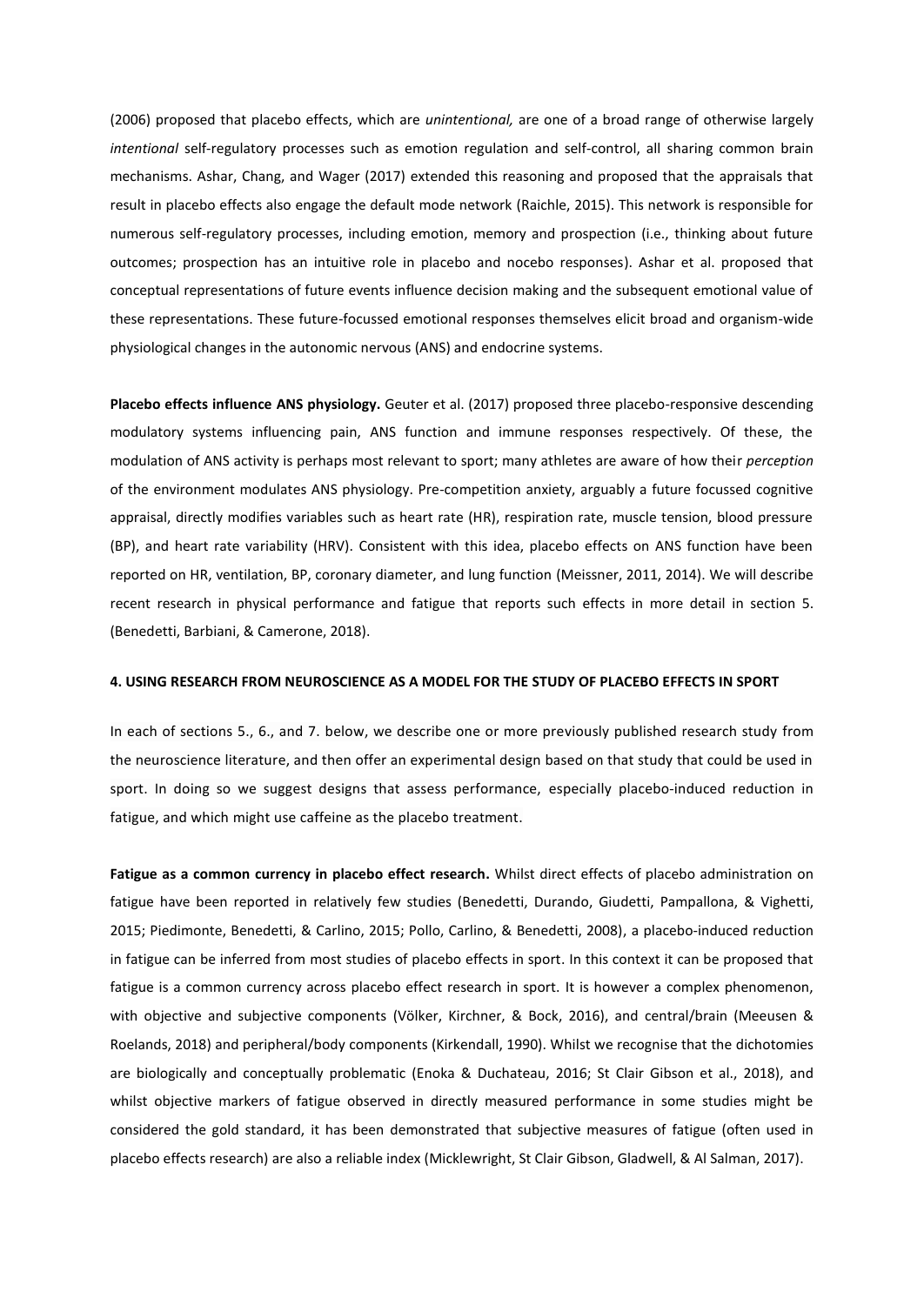Each of the neurotransmitter systems identified in the previous paragraph may play a role in fatigue. Whilst a link between pain and fatigue is intuitive (Mauger, 2013) thereby implicating the opioid and endocannabinoid systems, the serotonin system has been most consistently linked with fatigue in sport (Davis, Alderson, & Welsh, 2000; Davis & Bailey, 1997; Meeusen & Roelands, 2018; Meeusen, Watson, Hasegawa, Roelands, & Piacentini, 2007; Roelands & Meeusen, 2010). A role for dopamine has also emerged, although this role is far from clear; while the capacity of dopamine to exert ergogenic effects and override inhibitory signals from the central nervous system is recognised (Meeusen & Roelands, 2010), it is not entirely clear why this effect is more evident at high temperatures. However there are many mechanisms by which dopamine could impact on fatigue: improved muscle activation via increased arousal, motivation and coordination (Abbiss & Laursen, 2005), enhanced information processing (Gibson et al., 2003), efficient thermoregulation (Meeusen & Roelands, 2018), increased glucose availability (Haltia Lauri et al., 2007), and enhanced reward processing (Pollo, Carlino, & Benedetti, 2011). Conversely, a reduction of dopamine could impair activation of the basal ganglia and reduce stimulation of the motor cortex leading to central fatigue (Foley & Fleshner, 2008), as well as disruption of sensory inputs (Millet, 2011). Recently a role for histamine in both physical and cognitive fatigue has also been demonstrated (Loy & O'Connor, 2016).

**Caffeine as a useful model for placebo effect research in sport.** Caffeine reduces fatigue in sport (Grgic et al., 2019). On this basis, caffeine has been widely studied by sport scientists, with 21 meta-analyses published to date (Grgic et al., 2019). The effects of caffeine are consistent with a neural as well as a metabolic explanation (Meeusen, Roelands, & Spriet, 2013). Caffeine is an adenosine receptor antagonist. Adenosine, a product of the breakdown of adenosine triphosphate, in turn has an antagonistic interaction with dopamine (Wisor, 2018). Therefore caffeine enhances dopamine signalling by antagonizing adenosine receptors (Volkow et al., 2015).

The placebo effects of caffeine on sports performance have likewise been widely reported (Beedie, 2010; Beedie & Foad, 2009; Beedie et al., 2006; Duncan, 2010; Foad et al., 2008; Pollo et al., 2008). Further, the relative 'real' and placebo contribution to the effects of caffeine on performance have been elucidated using the balanced placebo design (Foad et al., 2008). A number of brain processes might be implicated in the placebo response to caffeine, but given evidence that placebo pathways might mimic those of the verum or true treatment (Benedetti, Amanzio, et al., 2011; Benedetti & Dogue, 2015; Levine et al., 1978), we might expect the same pathways activated by real caffeine to be activated by the administration of placebo caffeine, adenosine and dopamine.

#### **5. PHYSIOLOGICAL RESPONSES TO A PLACEBO.**

**5.1 An example of previous neuroscience research.** Whilst much research in sport describes positive effects on performance following a placebo treatment, most studies do not identify mechanisms. We may for example be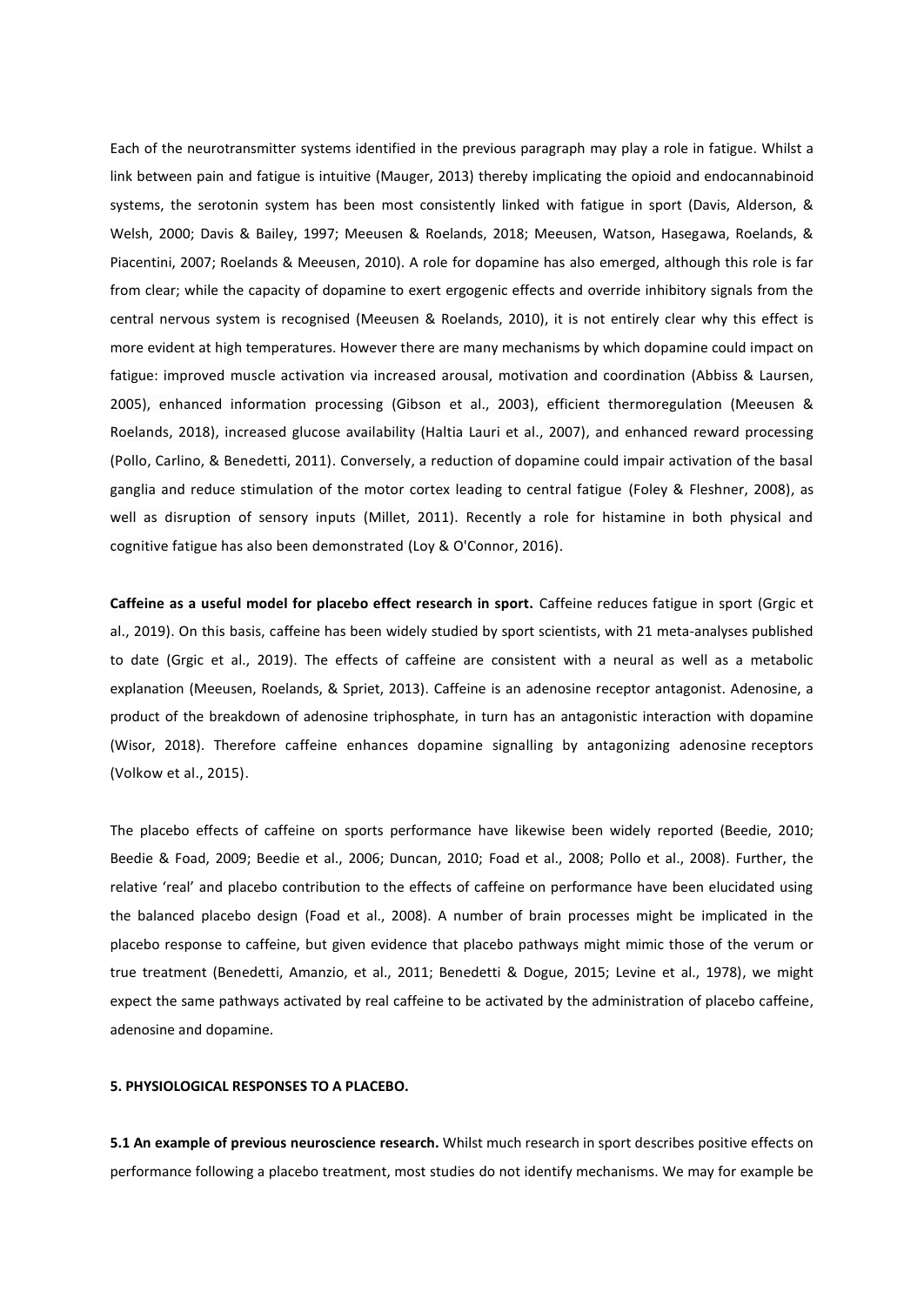confident given research findings that placebo caffeine might result in a 1-3% increase in endurance performance (Beedie & Foad, 2009; Hurst et al., 2019), but unsure as to precisely what physiological changes have facilitated that effect. Benedetti and co-workers (Benedetti et al., 2018) reported a series of studies investigating the effects of placebo oxygen (O2) on cardiorespiratory, subjective and performance variables at high altitude. Assessing the effects of positive verbal suggestion (expectation) and conditioning, they reported placebo effects on a range of cardiovascular and performance variables. These findings are consistent with a proposed modulatory role for the brain in hypoxic conditions (Siebenmann et al., 2011). Illustrative of the research designs used was a 2015 study (Benedetti et al., 2015). In this study, 35 healthy participants were randomly subdivided into 5 groups prior to completing four performance trials of 3000 steps at a pace of 2 steps per second, T1 (baseline) at sea level and T2-T4 at 3,500m altitude. Groups were:

- A. No-treatment (NT): Received NT in T1-T4
- B. Oxygen: Received NT in T1-T3 and 100% O2 (7 L/min) in T4. Participants informed they would receive either real or placebo O2 double-blind. Assesses the effects of real O2;
- C. Placebo: Received NT in T1-T3 and placebo O2 in T4. The same double-blind paradigm was used. Assesses the effects of placebo O2;
- D. O2 Conditioning: Received NT in T1, 100% O2 in T2 and T3, and placebo O2 in T4. Assesses a role for conditioning in placebo effects;
- E. Conditioning Control: Received NT in T1, 100% O2 in T2 and T3, and NT in T4. Assesses any carryover effect of conditioning in the absence of a placebo O2 treatment.

Direct measures were HR and oxygen saturation (SO2). Subjective fatigue was assessed every 8 minutes and at the end of the task on a 0-10 scale, as was high altitude headache pain. A saliva sample (1 mL) was taken before and following exercise for prostaglandin (PGE2) measurement. Subjects breathed through a mask connected to an O2 canister that, in turn, was connected to a larger O2 supply. Room temperature was 18 ̊C. The authors reported no change in SO2 following administration of placebo O2, indicating that placebo O2 did not affect oxygenation. However, a similar hypoventilation effect to that reported by (Benedetti et al., 2008) was elicited by a placebo after O2 pre-conditioning, suggesting that the compensatory hyperventilation of high altitude that is inhibited by O2 was also inhibited by placebo O2. The effect was not limited to ventilation itself, but extended to blood pH; hyperventilation at high altitude is accompanied by an increase in pH (alkalosis), with O2 reducing both hyperventilation and pH. Placebo O2 after O2 pre-conditioning produced the same effect. Regarding circulation, Benedetti et al. reported that similar bradycardic effects as those reported by (Pollo, Vighetti, Rainero, & Benedetti, 2003) were elicited by a placebo O2 following O2 pre-conditioning. In short, the inhibition of compensatory tachycardia by O2 was mimicked by placebo O2. This was also the case with perfusion, where the typical PGE2 increase at high altitude that is blocked by O2 was also blocked by placebo O2. The authors indicated that on the basis that SO2 increased after O2 administration, but not after placebo administration, these effects were not due to SO2, but to a SO2-independent learning mechanism. Beyond directly measured physiological responses, Benedetti et al. also reported that placebo O2 reduced high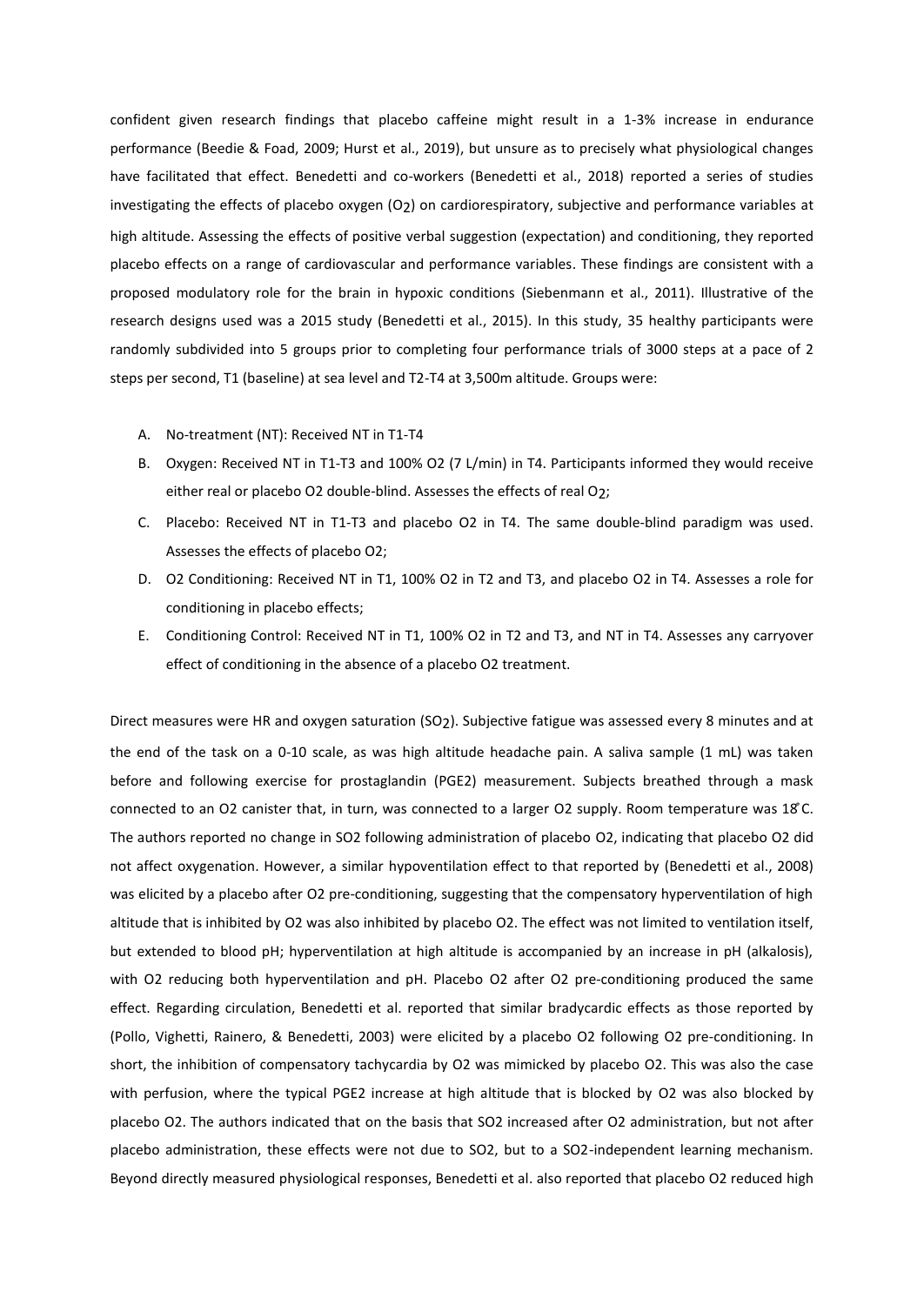altitude headache, suggesting that in the same way as PGE2 can be considered an indirect measure of cerebral vasodilation, so headache can be considered the clinical expression of cerebral vasodilation. Placebos only reduced headache after O2 pre-conditioning, thus supporting the findings for PGE2.

Most saliently perhaps in the context of the present paper, placebo effects on fatigue did not require O2 preconditioning (Benedetti et al., 2018). Whilst total performance time increased from sea level to high altitude, it returned to that of sea level following both O2 and placebo O2 treatments. In other words, a placebo given for the first time along with positive verbal suggestions of fatigue reduction and performance improvement, was sufficient to reduce fatigue. The effect of placebo alone, without any O2 pre-conditioning, was so powerful that it was also present with an O2 reduction of 50% compared to sea level.

**How might we study physiological effects of placebos in sport?** Unlike much placebo effect research in sport, Benedetti et al. (2015) identified physiological processes hypothetically directly influenced by the administration of a placebo, and in two conditions, conditioning and expectancy. They reported discrete effects of each. Using Benedetti et al.'s study as a model, and hypothesising that placebo mechanisms mimic real mechanisms, in this case significant increases in HR, blood lactate, and blood glucose but no changes in O2 uptake, respiratory exchange ratio or RPE<sup>2</sup> (Glaister, 2018), we might undertake a study of the placebo effects of caffeine by measuring these variables in the below design:

- A. No-treatment (NT): Receives NT in T1-T4
- B. Caffeine: Received NT in T1-T3. Receives caffeine in T4. Assesses effects of caffeine;
- C. Placebo: Received NT in T1-T3. Receives placebo caffeine T4. Assesses effects of placebo caffeine;
- D. Conditioning: Receives NT in T1, caffeine in T2 and T3, and placebo caffeine in T4. Assesses a role for conditioning in placebo effects;
- E. Conditioning Control: Receives NT in T1, caffeine in T2 and T3, and NT in T4. Assess any residual effect of caffeine conditioning.

It is important that the study is sufficiently powered to identify the variables that did and did not change in response to a placebo treatment, which has arguably not been the case in many placebo effect studies in sport. Further, in light of recent interest in understanding how variability in placebo responses can be explained by genetics (Hall, Loscalzo, & Kaptchuk, 2015), investigators might also consider genotyping participants for the Adenosine A2A receptor subtype, as preliminary evidence suggests that the ergogenic effects of caffeine are greater for homozygous carriers of the T allele (Loy, O'Connor, Lindheimer, & Covert, 2015). It would be interesting to observe any relationship with responses to placebo caffeine in this context.

#### **6. NEUROBIOLOGICAL RESPONSES TO A PLACEBO**

<u>.</u>

<sup>&</sup>lt;sup>2</sup> We recognize that RPE responses vary, caffeine/placebo caffeine might produce a reduction in RPE at the same power output or no change in RPE at increased power output.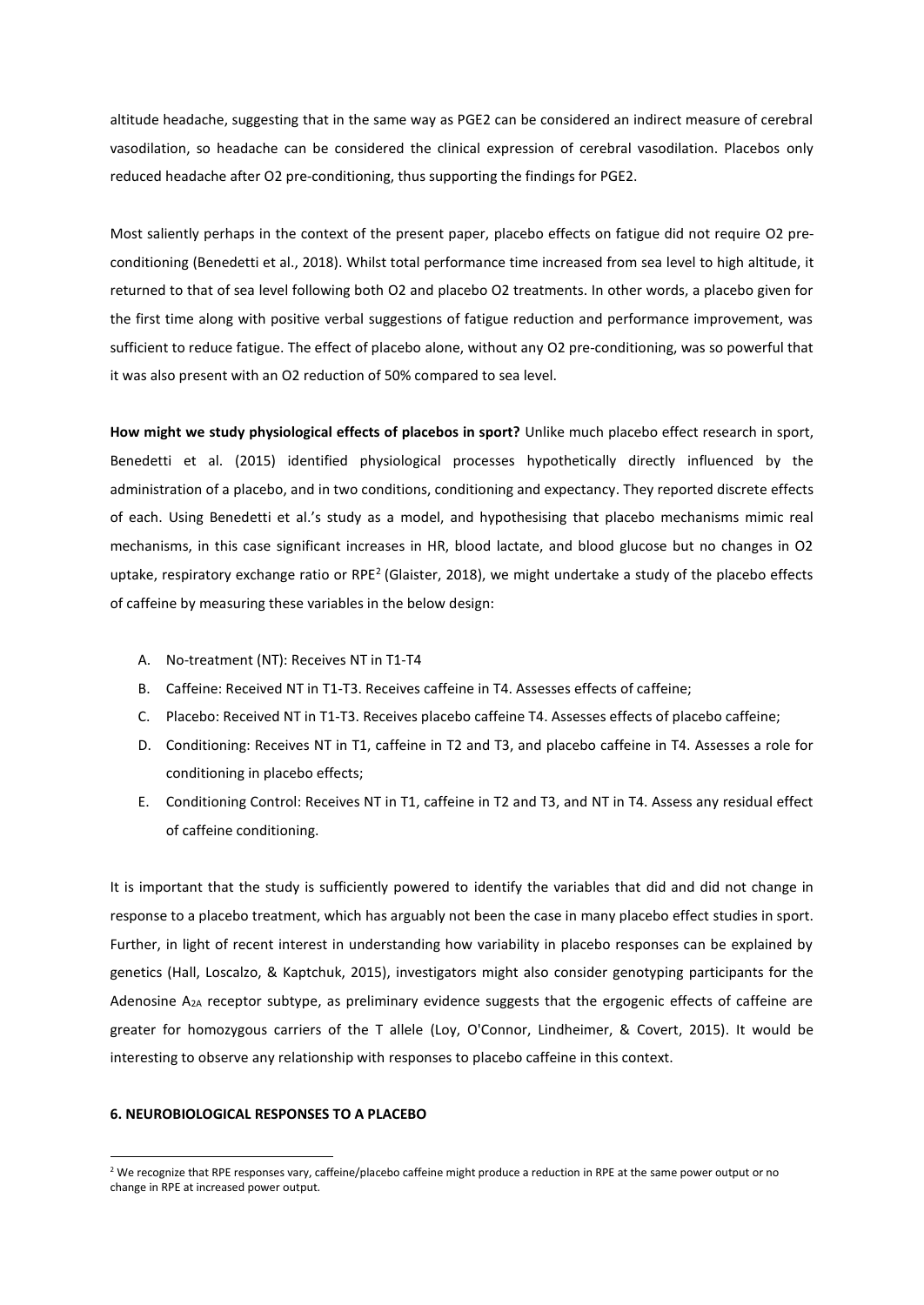**An example of previous neuroscience research.** The first neuroscience study of placebo effects used pharmacological blockade to demonstrate a neurotransmitters system involved in placebo analgesia (Levine et al., 1978). Geuter at al. (2017) indicated that the identification of neurobiological pathways and structures involved in the placebo effect in one setting, for example pain, and speculating that these same processes might at least partially explain placebo responses in another, is a legitimate approach, certainly in the absence of any conflicting evidence. On this basis, we propose that it is likewise legitimate to propose several neurobiological processes of placebo effects evident in the neurobiology literature, align these with neurobiological mechanisms related to fatigue in sport, and argue that they might contribute significantly to placebo effects in fatigue.

A model for this type of research can be found in a study of conditioned and expectation responses to real and placebo morphine in hand-grip muscle performance (Benedetti, Pollo, et al., 2007). Participants were randomly allocated to one of four groups: During a two week training phase, Groups A and B were given no morphine, whilst Groups C and D received intramuscular morphine one hour before each training session at a dose of 0.14 mg/kg. Groups C and D were also informed that an increase in pain tolerance was expected. In the training trials, ischemic arm pain was experimentally induced via a tourniquet technique in concert with a hand grip task. The authors argued that this type of ischemic pain increases over time very quickly, and the pain becomes unbearable after around 14 min. Following the training phase, and on what was termed to 'competition day', treatments administered to participants were as follows:

- A. NT during training phase: no-treatment (NT) on competition day. Assessed natural history;
- B. NT during training phase: Placebo saline solution via intramuscular injection plus verbal suggestion of morphine on competition day. Assessed effects of expectancy;
- C. Morphine 0.14 mg/kg via intramuscular injection during training phase: Placebo saline solution via intramuscular injection plus verbal suggestion of morphine on competition day. Assessed effects of conditioning;
- D. Morphine 0.14 mg/kg via intramuscular injection during training phase: Opiate antagonist naloxone by injection on competition day plus verbal suggestion of morphine. Assessed opioid mechanisms of placebo effects.

Benedetti, Pollo, et al. (2007) reported that mean pain tolerance on the 'competition day' for C was 20.8 minutes versus 16.7 for B, 15.7 for A, and 15.4 min for D. Placebo administration resulted in increased pain tolerance in B and C, but this effect was greater in C who had received morphine pre-conditioning than B who had received expectancy only. The conditioned placebo effect observed in C was inhibited by the administration of naloxone in D, indicating the activation of endogenous opioids after placebo administration. Tolerance times returned to pre-competition baseline in all cases at follow-up.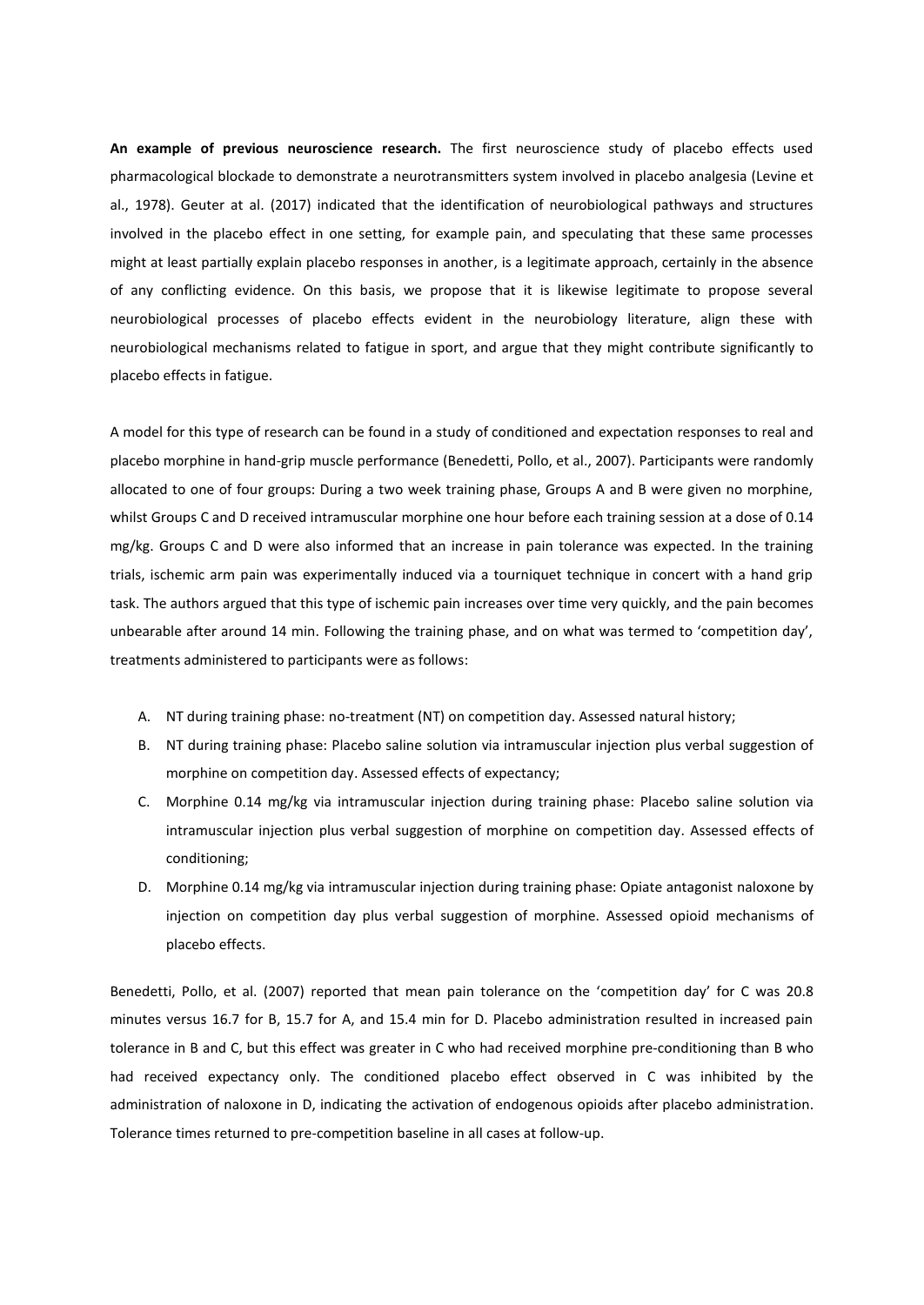In this study, not only were placebo effects on performance observed, which of course is not unusual, but these effects were inhibited by blockade of the hypothesised placebo mechanism, in this case the endogenous opioid system. This inhibition was precognitive, that is it was not a conscious reduction in motivation or fatigue tolerance on the part of the participants, because those participants were not aware that they had been administered naloxone<sup>3</sup>. The study addresses a muscle task at the interface of pain and fatigue (the overlap between the two, whilst neurobiologically distinct, is perhaps semantically and experientially less so (Mauger, 2013).

**How might we study neurobiological mechanisms of placebo effects in sport?** Several neurotransmitter systems implicated in placebo are also associated with fatigue in sport. Hypothetically therefore, one or more of these might present a vehicle for blockade studies. We have highlighted the effects of caffeine on adenosine and dopamine; the effects of placebo caffeine have been observed on dopamine pathways of the thalamus (Kaasinen, Aalto, Någren, & Rinne Juha, 2004) and the striatum (Kaasinen, Aalto, Nagren, & Rinne, 2004). Theoretically therefore, positive effects on performance resulting from dopamine signalling following placebo caffeine administration could be blocked by use of a dopamine antagonist. A design in which to investigate the effects of placebo caffeine on fatigue might adopt one similar to (Benedetti, Pollo, et al., 2007), using the same 'training phase' and 'competition day' model as did those authors:

- 1. Control condition: NT during training phase; NT on competition day. Assesses natural history;
- 2. Expectancy condition: NT during training phase; placebo with verbal suggestion of caffeine on competition day. Assesses expectancy;
- 3. Conditioning condition: Caffeine during training phase; placebo with verbal suggestions of caffeine on competition day. Assesses conditioning;
- 4. Blockade condition: Caffeine during training phase; dopamine antagonist with verbal suggestions of caffeine on competition day. Investigates hypothesised neurobiological mechanisms of placebo effects.

Adding a condition that assesses effects of blockade on an expectation only treatment (i.e., condition 2), would also allow researchers to investigate whether expectancy and conditioning mechanisms are similar. Ecological validity of the design would be enhanced by using a fixed-distance performance measure, perhaps 40km (Foad et al., 2008), with measures of all relevant physiological variables as per the previous section including blood glucose, HR, blood lactate, O2 uptake, respiratory exchange ratio and ratings of perceived exertion (Glaister, 2018), as well perceptions of pain and fatigue.

#### **7. BRAIN REGIONS INVOLVED IN PLACEBO EFFECTS.**

<u>.</u>

<sup>&</sup>lt;sup>3</sup> The authors discussed findings in the context of the ethics of sports competition, indicating that these raised important questions as to whether conditioned placebo responses to illegal treatments have to be considered a doping procedure.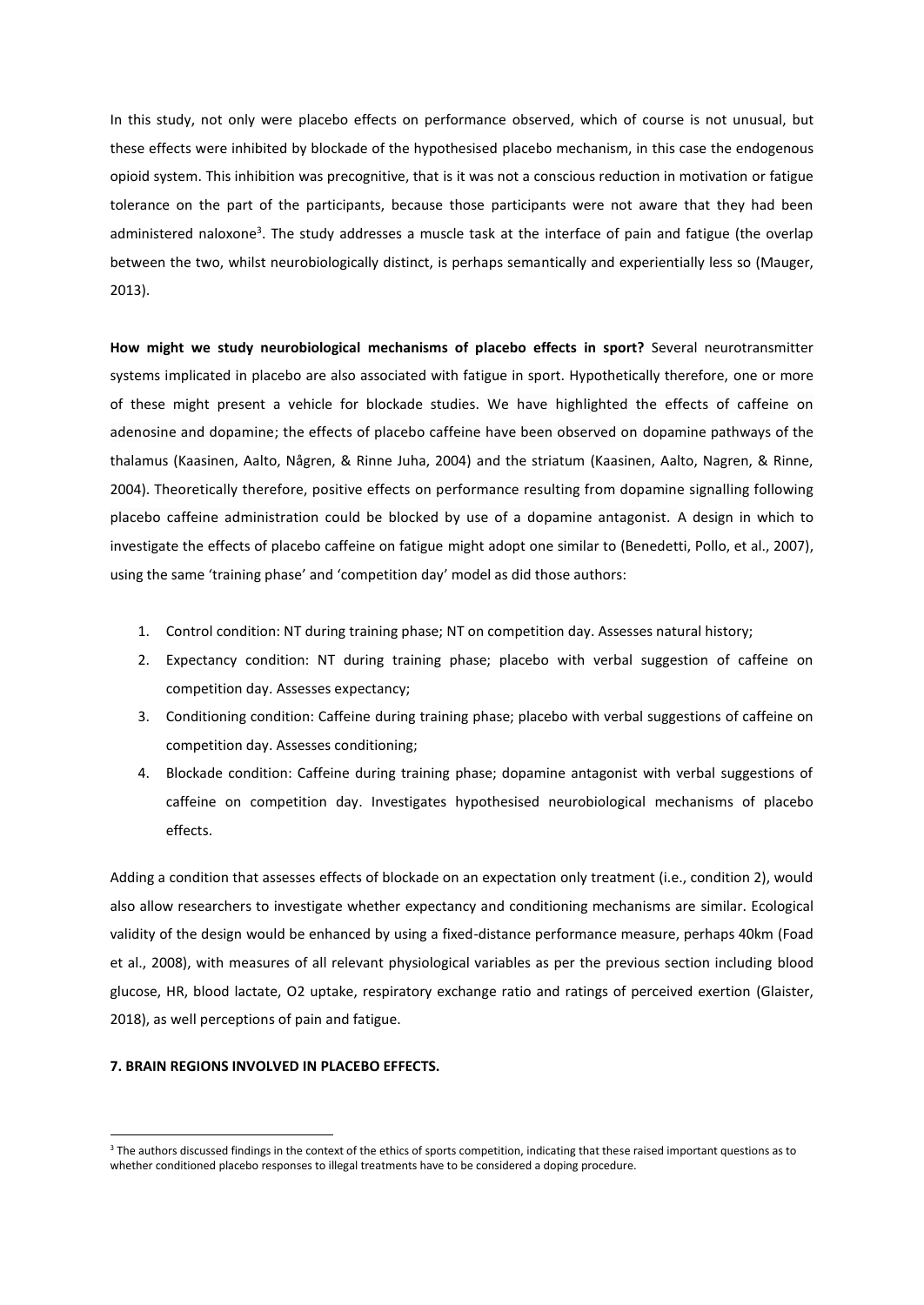**Examples of previous neuroscience and related sports science research.** Whilst the approaches described above allow investigators to identify which physiological processes are modulated by placebos and which neurotransmitter systems might be responsible, neither informs us, beyond inference, as to which brain regions and/or structures are involved (blockade, whilst targeting a single neurotransmitter system, might do so in a large number of brain structures and regions to which that system projects but which are uninvolved in the placebo effect).

There has been recent interest in identifying brain region responsible for placebo effects on motor performance. For example, Piedemonte et al (2015) reported that placebo caffeine reduced fatigue by acting at the central level on the preparatory/anticipatory phase of movement in the supplementary motor area, emphasizing the important role of the central nervous system in the generation of fatigue (Piedimonte et al., 2015). Fiorio et al (2015) applied transcranial magnetic stimulation (TMS) over the primary motor cortex to investigate whether a placebo modulation of force could change the excitability of the corticospinal system, and reported cognitive enhancement of corticospinal excitability as a neural signature of placebo modulation of motor performance (Fiorio, Emadi Andani, Marotta, Classen, & Tinazzi, 2014). Broelz et al (2019) investigated whether receiving an ergogenic placebo increased frontal alpha asymmetry (FAA). They reported a significant difference in change from baseline to intervention in FAA during cycling, and concluded that administering a placebo ergogenic aid significantly influenced FAA during maximum effort cycling (Broelz et al., 2019).

Brain imaging studies have shed considerable light on the regions involved in placebo responses (Petrovic, Kalso, Petersson, & Ingvar, 2002; Wager et al., 2004). Whilst the imaging of brain activity via for example electroencephalogram (EEG) and functional near infrared spectroscopy (fNIRS) have been reported in sports studies, data are often problematic as the result of movement artefacts and noise (Perrey & Besson, 2018). The physical and mechanical constraints of more reliable imaging techniques such as functional magnetic resonance imagery (fMRI) in relation to anything but very small range movements are however evident. fMRI studies of real time brain activity during performance, for example, that by Fontes et al. (2013) who used a modified functional magnetic resonance imagery (fMRI) protocol to examine brain activity during cycling, are therefore rare. fMRI techniques have however been used in studies of anticipated (Wright, Bishop, Jackson, & Abernethy, 2010) and recalled sports scenarios (Davis IV et al., 2008).

There is a role for fMR imaging in placebo effects in sports performance. Once a placebo effect of a specific substance is reliably observed in a group or subgroup in a performance study, brain mechanisms of that effect are amenable to investigation. An example of this type of approach is to be found in glucose rinsing. Rinsing is a nutritional strategy that involves the rinsing of substrates within the mouth for 5–20 seconds without ingesting the solution. Improvements in performance ranging from 1.50% to 11.59% have been observed in moderateto high-intensity exercise (Silva et al., 2014). Glucose rinsing also modulates cognitive processes. Jeukendrup and co-workers summarised several of the pathways and mechanisms involved, suggesting that taste receptor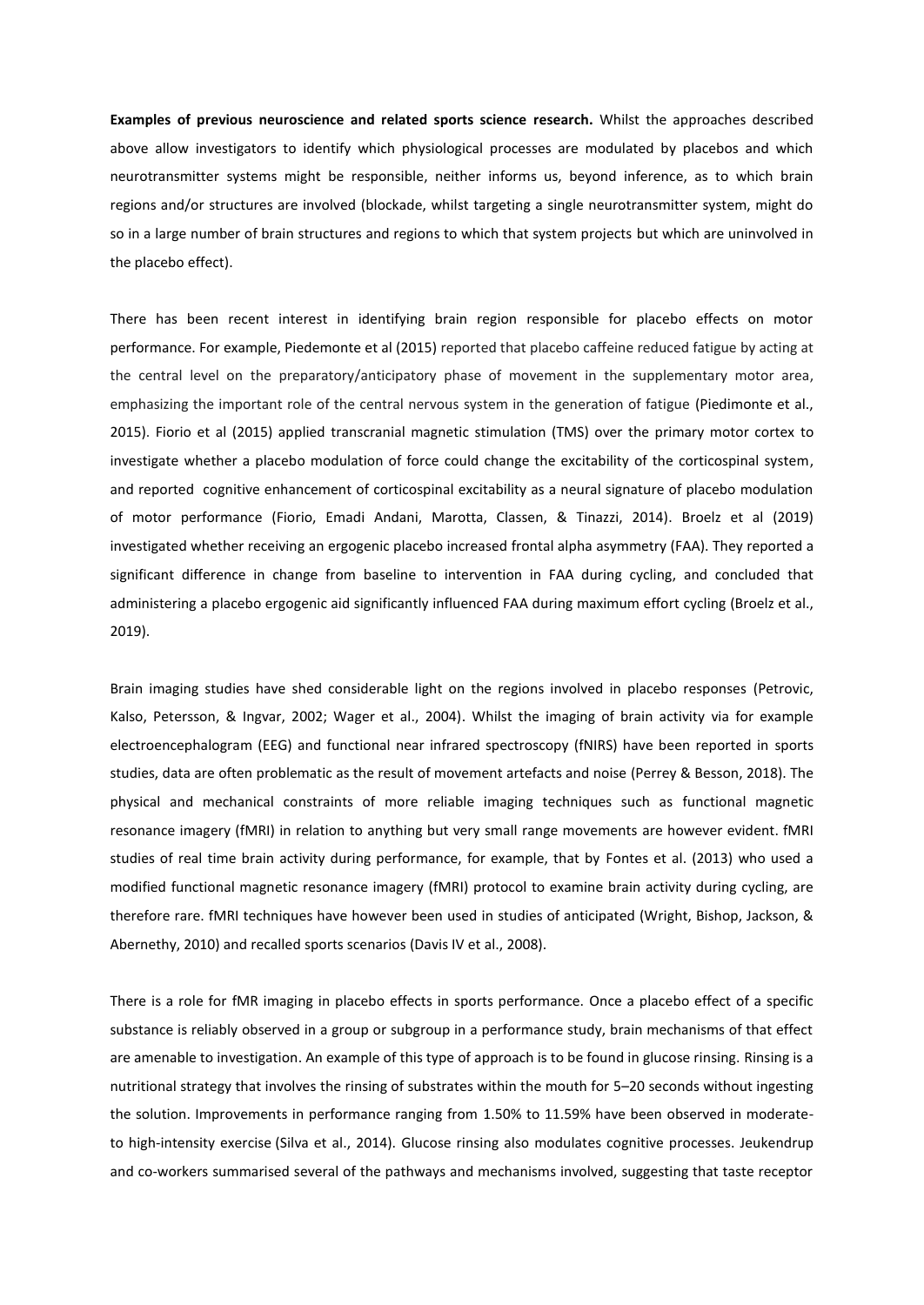cells provide the first analysis of potentially ingestible food, and that this information passes via the medulla and thalamus to the primary and secondary taste cortices. These in turn have projections to regions such as the dorsolateral prefrontal cortex, anterior cingulate cortex and ventral striatum, which might provide the link between the taste and emotional, cognitive and behavioural responses (Jeukendrup, 2013; Jeukendrup, Rollo, & Carter, 2013). These findings are consistent with those reported elsewhere relating to 'sweet induced analgesia' (Jain, Mukherjee, & Singh, 2004)

Rinsing studies tell us much about the way in which the brain modulates and arguably anticipates the relationship between an environmental cue and the body, a function also attributed to placebo effects (Ashar et al., 2017; Lieberman, 2006). Rinsing effects can be understood in terms of the body responding to a predictable cue – detecting glucose or caffeine in the mouth normally indicates that it will soon be available in the intestine – by regulating subsequent resource allocation (Harvey & Beedie, 2017). Whether placebo effect or not, rinsing offers an elegant example of how well the brain subconsciously regulates the relationship between environment and physiology, and how regulatory processes might be 'deceived' by cues such as glucose that enters the mouth but not the body. Or a pill that appears to contain caffeine but does not.

**How we might identify brain regions involved in placebo effects in sport?** We are not proposing that by studying rinsing effects we might elucidate placebo mechanisms, although the link between the two has been made previously (Jeukendrup, 2004). We are however suggesting that methods used in glucose rinsing research represent an interesting and potentially productive model by which to study brain mechanisms of placebo effects. Whilst to our knowledge the effects of rinsing on physical performance *and* directly imaged brain processes are yet to be concurrently examined in any one study, once a rinsing effect was identified on performance, subsequent studies sought to identify the brain mechanisms of what was conceived of a counterintuitive phenomenon. We could adopt exactly this approach in studying placebo effects. A template for an analogous study in placebo effects of caffeine on fatigue would be:

- 1. Conduct a standard experimental trial such as Beedie et al. (2006), aimed at identifying participants who respond to a placebo in that context. Such placebo run-in trials are commonly used by drugs companies ahead of full clinical trials (Sedgwick, 2012).
- 2. Identify participants in the trial who experienced a positive effect of the placebo treatment on performance. Beedie, Foad & Coleman (2008) identified 'responders' and 'non-responders' to placebo caffeine in an earlier study of caffeine and placebo caffeine on 40km cycling performance (Foad et al., 2008). If that number is larger than can be accommodated at the imaging stage, identify those participants who experienced the largest and most reliable effects. Progress only these participants to the imaging stage of the study (imaging is both expensive and time consuming).
- 3. In an imaging lab, administer the same placebo treatment in conditions as close as possible to those of the placebo run-in trial. At this point the researcher has two options:
	- a. Use fMRI or similar imaging technique whilst giving the participant the *expectation* that they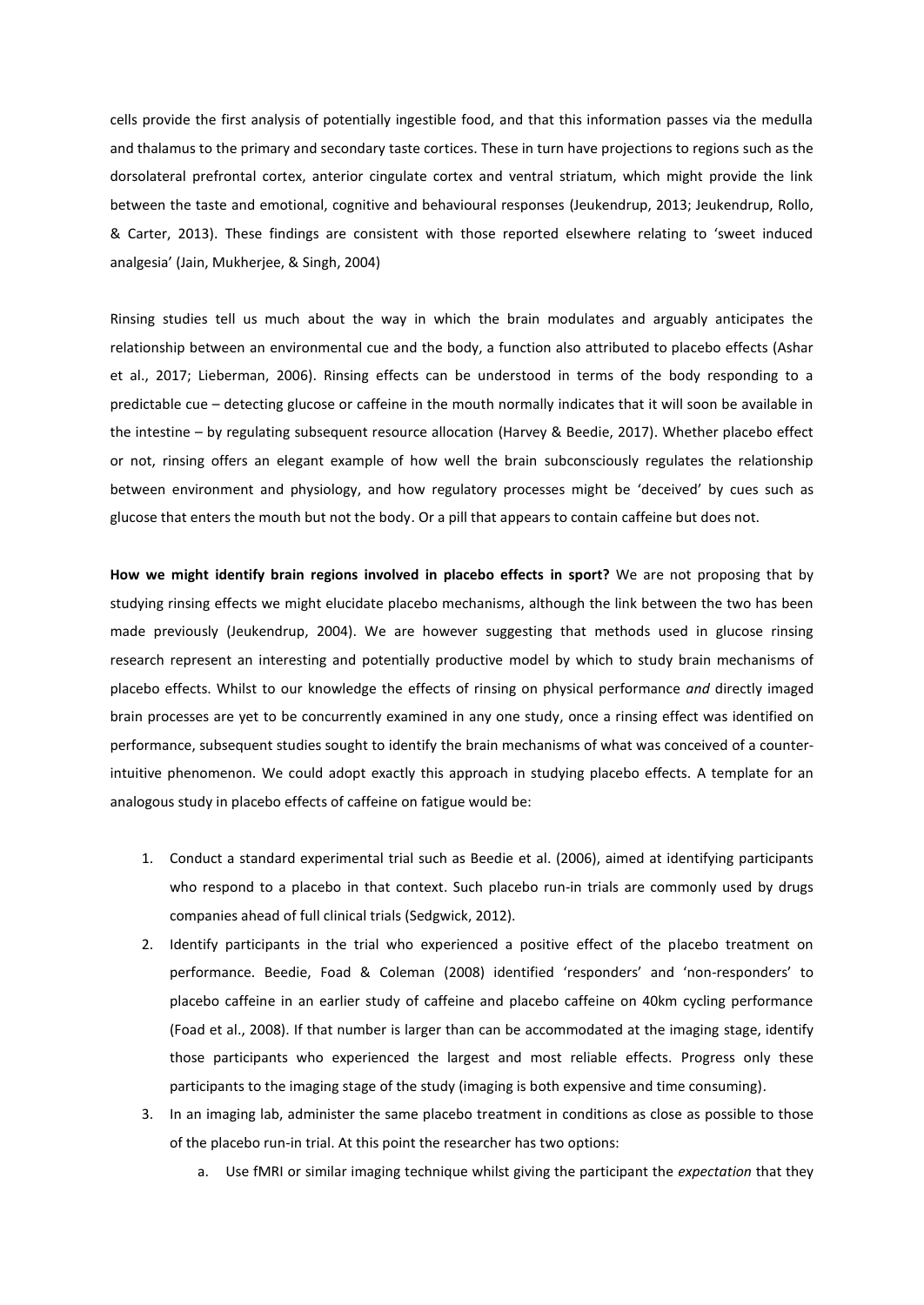will subsequently complete the same performance trial as in 1. following the scan. However terminate data collection at the end of the scan and debrief the participants.

b. Use fMRI or similar imaging technique followed by an identical performance trial as that completed in 1. This allows greater triangulation and greater validity stage 2 than does 3a, but requires greater resources.

This model could be extended to examining a role for cognition. Most research relating to placebo effects in physical performance assumes placebo effects in the brain that activate peripheral physiological mechanisms. Placebo effects can however be manifest in cognitive performance (Turi et al., 2018), that could also benefit performance. It would be interesting to examine how such effects might cascade to improved performance in sport. Participants habituated to caffeine could be randomly assigned to receive no-treatment, placebo or caffeine. All groups would be told that taking caffeine prior to physically challenging activities can preserve mental performance. Participants would be asked to complete a physically challenging task standardized across groups, prior to fMRI during which they would undertake a cognitively challenging task. Manipulation checks such as the measurement of perceived fatigue after physical and mental challenges could be used to confirm no differences between placebo and caffeine groups (ensuring that the placebo group believe they received caffeine). Assuming that the manipulation check supports the integrity of the treatments, and that cognitive performance is similar between the placebo and caffeine groups (but better than no-treatment), the brain areas that are shown to be similarly active in the placebo and caffeine groups may be indicative of caffeine related placebo pathways.

#### **8. SUMMARY**

Mechanistic research into placebo and nocebo effects in sport is important from three perspectives. First, it will help explain variability to treatments, and in doing so will allow researchers to better understand the conditions in which treatments are likely to be most effective (Beedie et al., 2015; Beedie et al., 2017). Second, it will augment the growing database of research that examines neurobiological mechanisms in a range of sports phenomena (Fargier, Collet, Moran, & Massarelli, 2017; Meeusen & Roelands, 2018). Third, it will extend the existing neuroscience database beyond sport, complementing existing research on placebo effects and movement (Benedetti, Pollo, et al., 2007; Pollo et al., 2008). Collectively, this could lead to greater integration of psychology and physiology within sports science, contribute to the development of neuropsychological performance interventions (Maerlender, 2017), and allow sports scientists greater interdisciplinary opportunities beyond sport (for example, there is much interest among neuroscientists in sports-related phenomenon).

We recognise that placebo effect research is resource intensive, and can present significant research ethics challenges. Also, especially in the case of imaging, some of the technology required is relatively scarce in sports science laboratories. However, imaging technology is developing quickly, and it is likely that over the coming years advances will be made rendering these techniques even more informative, especially in relation to the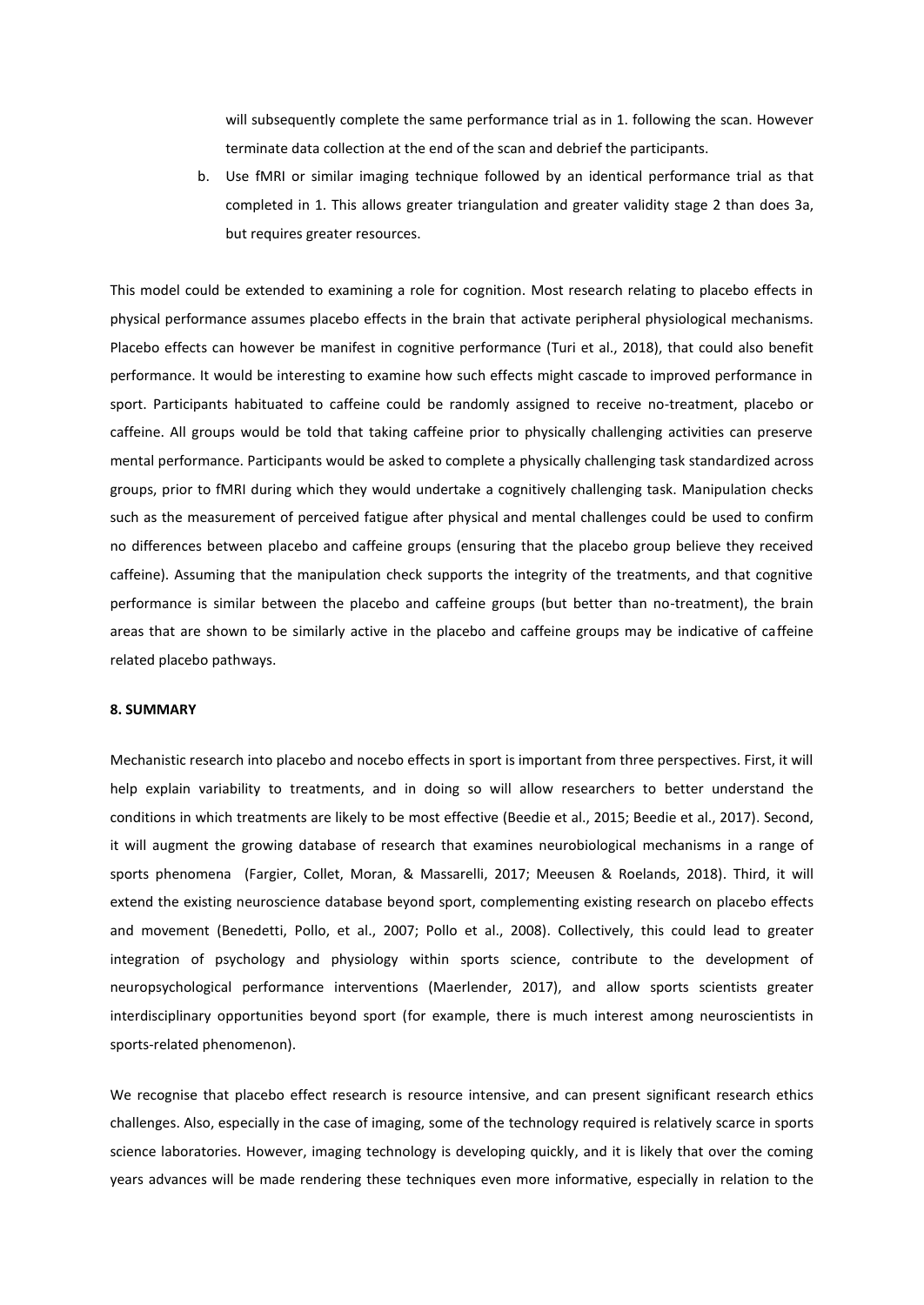study of brain during processes of movement (Boto et al., 2018). We encourage sport scientists to consider the placebo effect in their future studies, not only to investigate the mechanisms of placebo effects per se, but for the novel insights it might provide in relation to athletes' brains and minds during performance; this is an interesting and ambitious goal.

#### **REFERENCES**

- Abbiss, C. R., & Laursen, P. B. (2005). Models to Explain Fatigue during Prolonged Endurance Cycling. *Sports Medicine, 35*(10), 865-898. doi: 10.2165/00007256-200535100-00004
- Amanzio, M., & Benedetti, F. (1999). Neuropharmacological dissection of placebo analgesia: Expectationactivated opioid systems versus conditioning-activated specific subsystems. *The Journal of Neuroscience, 19*(1), 484-494
- Andani, M., Tinazzi, M., Corsi, N., & Fiorio, M. (2015). Modulation of inhibitory corticospinal circuits induced by a nocebo procedure in motor performance. *PLoS One, 10*(4), e0125223. doi: 10.1371/journal.pone.0125223
- Angius, L., Hopker, J., & Mauger, A. R. (2017). The Ergogenic Effects of Transcranial Direct Current Stimulation on Exercise Performance. *Frontiers in Physiology, 8*, 90
- Ashar, Y. K., Chang, L. J., & Wager, T. D. (2017). Brain Mechanisms of the Placebo Effect: An Affective Appraisal Account. *Annual Review of Clinical Psychology, 13*(1), 73-98. doi: 10.1146/annurev-clinpsy-021815- 093015
- Atkinson, G., Williamson, P., & Batterham, A. M. (2019). Issues in the determination of 'responders' and 'nonresponders' in physiological research. *Experimental Physiology, 0*(0). doi: 10.1113/EP087712
- Beedie, C. (2010). All in the mind? Pain, placebo effect, and ergogenic effect of caffeine in sports performance. *Open Access J Sports Med, 1*, 87-94
- Beedie, C., Benedetti, F., Hurst, P., Coleman, D. A., Foad, A., Cohen, E., . . . Harvey, S. (2018). Consensus statement on placebo effects in sports and exercise: the need for conceptual clarity, methodological rigour, and the elucidation of neurobiological mechanisms. . *European Journal of Sport Science.*
- Beedie, C., Coleman, D. A., & Foad, A. J. (2007). Positive and negative placebo effects resulting from the deceptive administration of an ergogenic aid. *Int J Sport Nutr Exerc Metab, 17*(3), 259-269
- Beedie, C., & Foad, A. (2009). The placebo effect in sports performance: a brief review. *Sports Med, 39*(4), 313- 329. doi: 10.2165/00007256-200939040-00004
- Beedie, C., Foad, A., & Hurst, P. (2015). Capitalizing on the Placebo Component of Treatments. *Curr Sports Med Rep, 14*(4), 284-287. doi: 10.1249/JSR.0000000000000172
- Beedie, C., Stuart, E., Coleman, D., & Foad, A. (2006). Placebo effects of caffeine on cycling performance. *Med Sci Sports Exerc, 38*(12), 2159-2164. doi: 10.1249/01.mss.0000233805.56315.a9
- Beedie, C., Terry, P., & Lane, A. (2000). The profile of mood states and athletic performance: Two metaanalyses. *Journal of Applied Sport Psychology, 12*(1), 49-68. doi: 10.1080/10413200008404213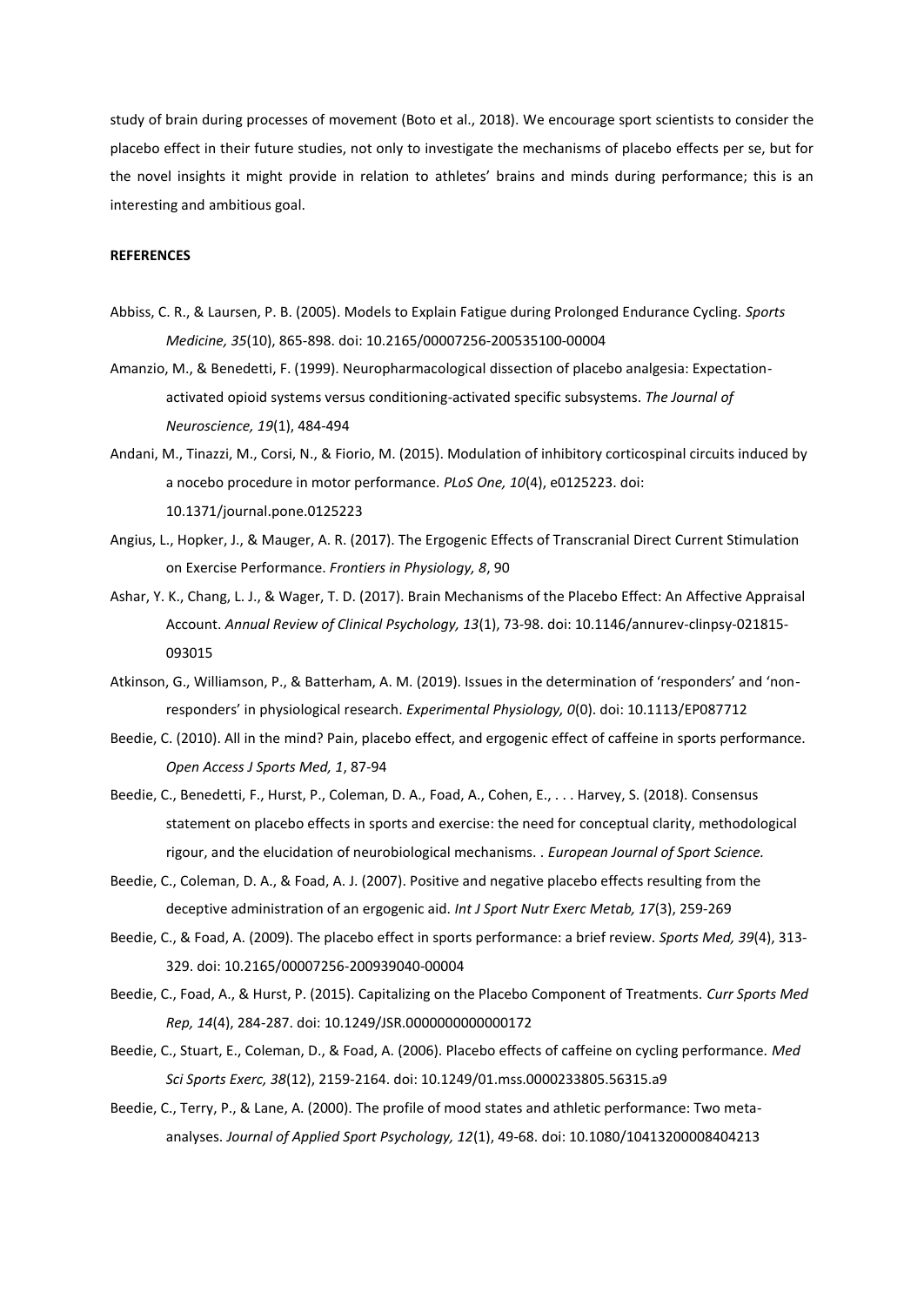- Beedie, C., Whyte, G., Lane, A. M., Cohen, E., Raglin, J., Hurst, P., . . . Foad, A. (2017). 'Caution, this treatment is a placebo. It might work, but it might not': why emerging mechanistic evidence for placebo effects does not legitimise complementary and alternative medicines in sport. *British Journal of Sports Medicine, 52*, 817-818
- Benedetti, F. (2013). Placebo and the new physiology of the doctor-patient relationship. *Physiological reviews, 93*(3), 1207-1246. doi: 10.1152/physrev.00043.2012
- Benedetti, F., Amanzio, M., Baldi, S., Casadio, C., & Maggi, G. (2008). Inducing placebo respiratory depressant responses in humans via opioid receptors. *European Journal of Neuroscience, 11*(2), 625-631. doi: 10.1046/j.1460-9568.1999.00465.x
- Benedetti, F., Amanzio, M., Rosato, R., & Blanchard, C. (2011). Nonopioid placebo analgesia is mediated by CB1 cannabinoid receptors. *Nat Med, 17*(10), 1228-1230. doi: 10.1038/nm.2435
- Benedetti, F., Amanzio, M., Vighetti, S., & Asteggiano, G. (2006). The Biochemical and Neuroendocrine Bases of the Hyperalgesic Nocebo Effect. *The Journal of Neuroscience, 26*(46), 12014. doi: 10.1523/JNEUROSCI.2947-06.2006
- Benedetti, F., Barbiani, D., & Camerone, E. (2018). Critical Life Functions: Can Placebo Replace Oxygen? *Int Rev, Neurobiol*(138), 201-218. doi: 10.1016/bs.irn.2018.01.009

Benedetti, F., Carlino, E., & Pollo, A. (2011). How Placebos Change the Patient's Brain. *Neuropsychopharmacology, 36*(1), 339-354. doi: 10.1038/npp.2010.81

- Benedetti, F., & Dogue, S. (2015). Different Placebos, Different Mechanisms, Different Outcomes: Lessons for Clinical Trials. *PLoS One, 10*(11), e0140967. doi: 10.1371/journal.pone.0140967
- Benedetti, F., Durando, J., Giudetti, L., Pampallona, A., & Vighetti, S. (2015). High-altitude headache: the effects of real vs sham oxygen administration. *Pain, 156*(11), 2326-2336. doi: 10.1097/j.pain.0000000000000288
- Benedetti, F., Lanotte, M., Lopiano, L., & Colloca, L. (2007). When words are painful: Unraveling the mechanisms of the nocebo effect. *Neuroscience, 147*(2), 260-271
- Benedetti, F., Pollo, A., & Colloca, L. (2007). Opioid-Mediated Placebo Responses Boost Pain Endurance and Physical Performance: Is It Doping in Sport Competitions? *The Journal of Neuroscience, 27*, 11934– 11939
- Boecker, H., Sprenger, T., Spilker, M. E., Henriksen, G., Koppenhoefer, M., Wagner, K. J., . . . Tolle, T. R. (2008). The Runner's High: Opioidergic Mechanisms in the Human Brain. *Cerebral Cortex, 18*(11), 2523-2531. doi: 10.1093/cercor/bhn013
- Boto, E., Holmes, N., Leggett, J., Roberts, G., Shah, V., Meyer, S. S., . . . Brookes, M. J. (2018). Moving magnetoencephalography towards real-world applications with a wearable system. *Nature, 555*, 657
- Bottoms, L., Buscombe, R., & Nicholettos, A. (2014). The placebo and nocebo effects on peak minute power during incremental arm crank ergometry. *Eur J Sport Sci, 14*(4), 362-367. doi: 10.1080/17461391.2013.822564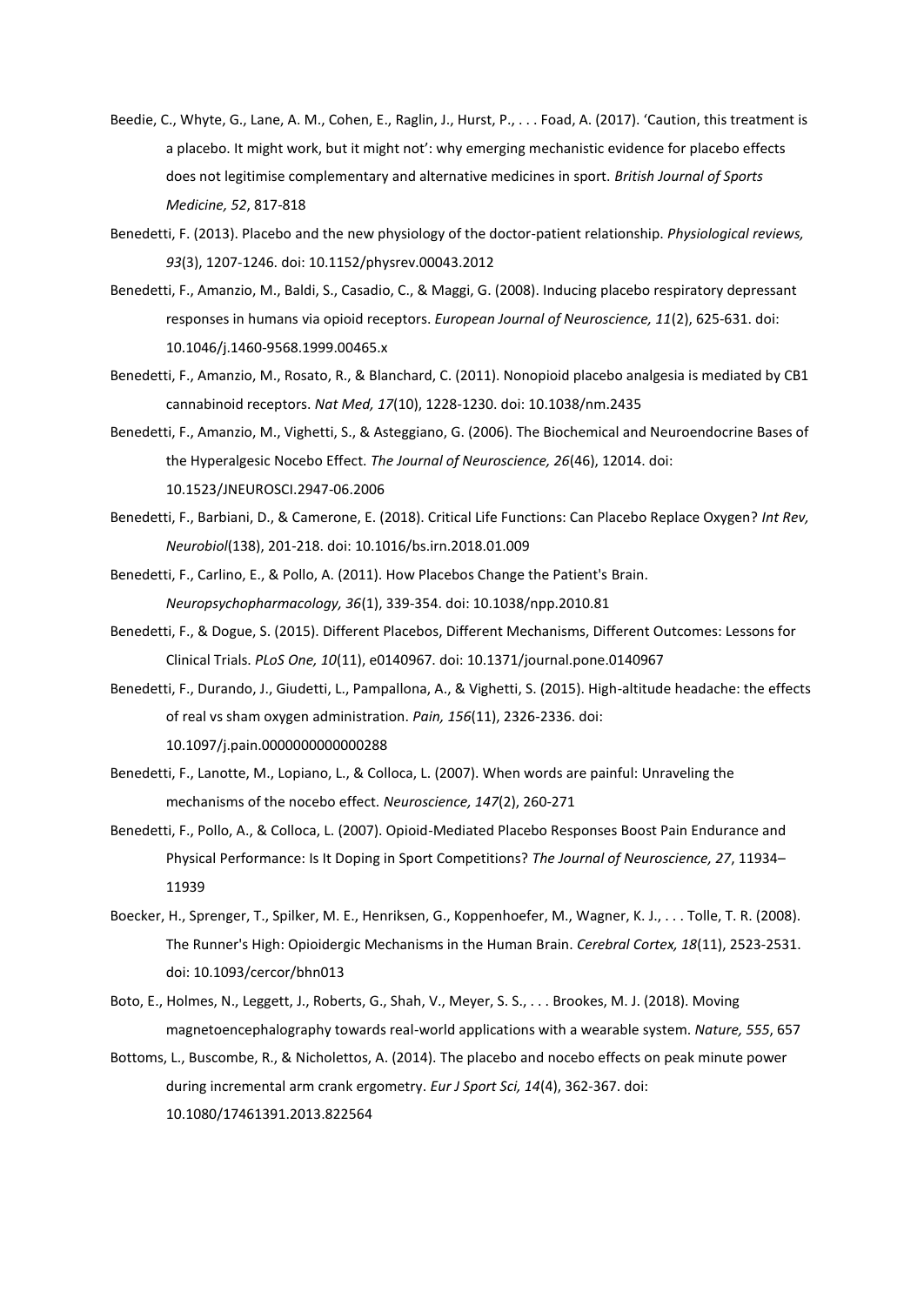- Broelz, E. K., Enck, P., Niess, A. M., Schneeweiss, P., Wolf, S., & Weimer, K. (2019). The neurobiology of placebo effects in sports: EEG frontal alpha asymmetry increases in response to a placebo ergogenic aid. *Scientific reports, 9*(1), 2381-2381. doi: 10.1038/s41598-019-38828-9
- Colagiuri, B., Schenk, L. A., Kessler, M. D., Dorsey, S. G., & Colloca, L. (2015). The placebo effect: From concepts to genes. *Neuroscience, 307*, 171-190
- Colloca, L., & Miller, F. G. (2011). The nocebo effect and its relevance for clinical practice. *Psychosom Med, 73*(7), 598-603. doi: 10.1097/PSY.0b013e3182294a50
- Davis, A., Hettinga, F., & Beedie, C. (2019). You don't need to administer a placebo to elicit a placebo effect: Social factors trigger neurobiological pathways to enhance sports performance. *European Journal of Sport Science*. doi:<https://doi.org/10.1080/17461391.2019.1635212>
- Davis IV, H., Liotti, M., Ngan, E. T., Woodward, T. S., Van Snellenberg, J. X., van Anders, S. M., . . . Mayberg, H. S. (2008). fMRI BOLD Signal Changes in Elite Swimmers While Viewing Videos of Personal Failure. *Brain Imaging and Behavior, 2*(2), 84-93. doi: 10.1007/s11682-007-9016-x
- Davis, J., Alderson, N., & Welsh, R. (2000). Serotonin and central nervous system fatigue: nutritional considerations. *The American Journal of Clinical Nutrition, 72*(2), 573S-578S. doi: 10.1093/ajcn/72.2.573S
- Davis, J., & Bailey, S. (1997). Possible mechanisms of central nervous system fatigue during exercise. *Med Sci Sports, Exerc, 29*(1), 45-57
- de la Fuente-Fernández, R., Ruth, T. J., Sossi, V., Schulzer, M., Calne, D. B., & Stoessl, A. J. (2001). Expectation and Dopamine Release: Mechanism of the Placebo Effect in Parkinson's Disease. Science, *293*(5532), 1164. doi: 10.1126/science.1060937
- Duncan, M. (2010). Placebo effects of caffeine on anaerobic performance in moderately trained adults. *Serbian Journal of Sports Sciences, 4*(3), 99-106
- Enck, P., Benedetti, F., & Schedlowski, M. (2008). New Insights into the Placebo and Nocebo Responses. *Neuron, 59*(2), 195-206
- Enoka, R. M., & Duchateau, J. (2016). Translating Fatigue to Human Performance. *Medicine and science in sports and exercise, 48*(11), 2228-2238. doi: 10.1249/MSS.0000000000000929
- Evers, A. W. M., Colloca, L., Blease, C., Annoni, M., Atlas, L. Y., Benedetti, F., . . . Kelley, J. M. (2018). Implications of Placebo and Nocebo Effects for Clinical Practice: Expert Consensus. *Psychotherapy and Psychosomatics, 87*(4), 204-210. doi: 10.1159/000490354
- Fargier, P., Collet, C., Moran, A., & Massarelli, R. (2017). Inter-disciplinarity in sport sciences: The neuroscience example. *European Journal of Sport Science, 17*(1), 42-50. doi: 10.1080/17461391.2016.1207710
- Fiorio, M., Emadi Andani, M., Marotta, A., Classen, J., & Tinazzi, M. (2014). Placebo-Induced Changes in Excitatory and Inhibitory Corticospinal Circuits during Motor Performance. *The Journal of Neuroscience, 34*(11), 3993. doi: 10.1523/JNEUROSCI.3931-13.2014
- Foad, A. J., Beedie, C. J., & Coleman, D. A. (2008). Pharmacological and psychological effects of caffeine ingestion in 40-km cycling performance. *Med Sci Sports Exerc, 40*(1), 158-165. doi: 10.1249/mss.0b013e3181593e02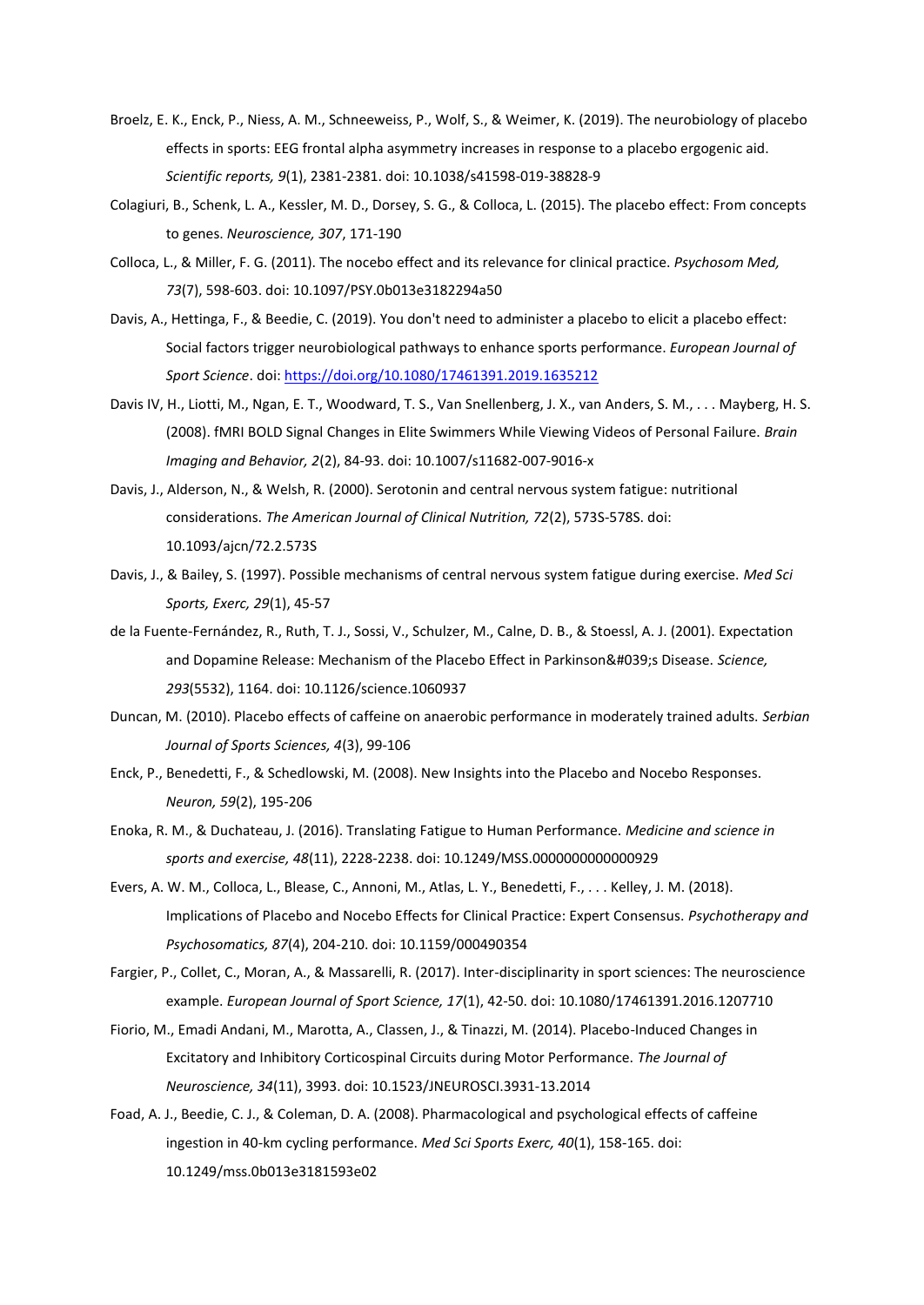- Foley, T. E., & Fleshner, M. (2008). Neuroplasticity of Dopamine Circuits After Exercise: Implications for Central Fatigue. *NeuroMolecular Medicine, 10*(2), 67-80. doi: 10.1007/s12017-008-8032-3
- Fontes, E. B., Okano, A. H., De Guio, F., Schabort, E. J., Min, L. L., Basset, F. A., . . . Noakes, T. D. (2013). Brain activity and perceived exertion during cycling exercise: an fMRI study. *British Journal of Sports Medicine, 49*(8), 556-560
- Geuter, S., Koban, L., & Wager, T. D. (2017). The Cognitive Neuroscience of Placebo Effects: Concepts, Predictions, and Physiology. *Annual Review of Neuroscience, 40*(1), 167-188. doi: 10.1146/annurevneuro-072116-031132
- Gibson, A. S. C., Baden, D. A., Lambert, M. I., Lambert, E. V., Harley, Y. X. R., Hampson, D., . . . Noakes, T. D. (2003). The Conscious Perception of the Sensation of Fatigue. *Sports Medicine, 33*(3), 167-176. doi: 10.2165/00007256-200333030-00001
- Glaister, M. (2018). The Effects Of Caffeine On Time-trial Performance And Associated Physiological Responses: a Meta-analysis2405 Board #241 June 1 1100 AM - 1230 PM. *Medicine & Science in Sports & Exercise, 50*(5S)
- Grgic, J., Grgic, I., Pickering, C., Schoenfeld, B. J., Bishop, D. J., & Pedisic, Z. (2019). Wake up and smell the coffee: caffeine supplementation and exercise performance—an umbrella review of 21 published meta-analyses. *British Journal of Sports Medicine*, bjsports-2018-100278. doi: 10.1136/bjsports-2018- 100278
- Hall, K. T., Loscalzo, J., & Kaptchuk, T. J. (2015). Genetics and the Placebo Effect: the Placebome. *Trends in molecular medicine, 21*(5), 285-294. doi: 10.1016/j.molmed.2015.02.009
- Haltia Lauri, T., Rinne Juha, O., Merisaari, H., Maguire Ralph, P., Savontaus, E., Helin, S., . . . Kaasinen, V. (2007). Effects of intravenous glucose on dopaminergic function in the human brain in vivo. *Synapse, 61*(9), 748-756. doi: 10.1002/syn.20418
- Harvey, S., & Beedie, C. (2017). Studying placebo effects in model organisms will help us understand them in humans. *Biology Letters, 13*(11)
- Hurst, P., Foad, A. J., Coleman, D. A., & Beedie, C. (2017). Athletes Intending to Use Sports Supplements Are More Likely to Respond to a Placebo. *Med Sci Sports Exerc, 40*(9), 1877-1883. doi: 10.1249/MSS.0000000000001297.
- Hurst, P., Schiphof-Godart, l., Raglin, J., Coleman, D., Lane, A., Foad, A., & Beedie, C. (2019). Placebo effects on Sports Performance: A Systematic Review. *European Journal of Sport Science*. doi: <https://doi.org/10.1080/17461391.2019.1655098>
- Jain, R., Mukherjee, K., & Singh, R. (2004). Influence of sweet tasting solutions on opioid withdrawal. *Brain Research Bulletin, 64*(4), 319-322. doi[: https://doi.org/10.1016/j.brainresbull.2004.08.003](https://doi.org/10.1016/j.brainresbull.2004.08.003)
- Jeukendrup, A. (2013). Oral Carbohydrate Rinse: Placebo or Beneficial? *Current Sports Medicine Reports, 12*(4)
- Jeukendrup, A., Rollo, I., & Carter, J. (2013). Carbohydrate mouth rinse: performance effects and mechanisms. *Sports Science Exchange, 26*(118), 1-18
- Jeukendrup, A. E. (2004). Oral carbohydrate rinse: placebo or beneficial? *Med Sci Sports Exerc. , 36*(9), 1543- 1550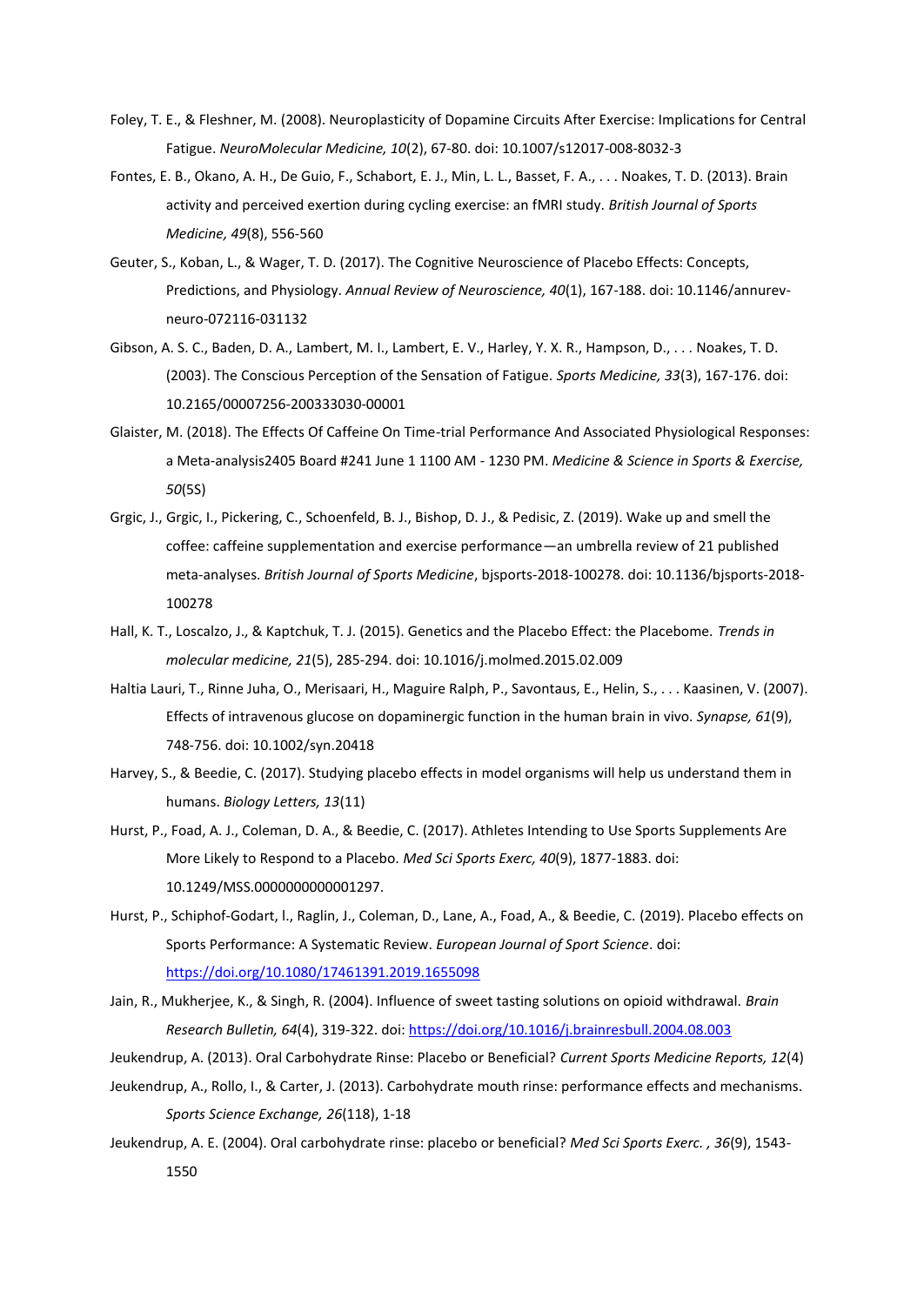- Kaasinen, V., Aalto, S., Nagren, K., & Rinne, J. O. (2004). Dopaminergic effects of caffeine in the human striatum and thalamus. *NeuroReport, 15*(2), 281-285
- Kaasinen, V., Aalto, S., Någren, K., & Rinne Juha, O. (2004). Expectation of caffeine induces dopaminergic responses in humans. *European Journal of Neuroscience, 19*(8), 2352-2356. doi: doi:10.1111/j.1460- 9568.2004.03310.x
- Kirkendall, D. T. (1990). Mechanisms of peripheral fatigue. *Medicine & Science in Sports & Exercise, 22*(4)
- Levine, J., Gordon, N., & Fields, H. (1978). The mechanism of placebo analgesia. *The Lancet, 312*(8091), 654-657
- Lieberman, M. D. (2006). Social Cognitive Neuroscience: A Review of Core Processes. *Annual Review of Psychology, 58*(1), 259-289. doi: 10.1146/annurev.psych.58.110405.085654
- Lindheimer, J., Szabó, A., Raglin, J., & Beedie, C. (2019). Advancing the understanding of placebo effects in psychological outcomes of exercise: lessons learned and future research directions. *European Journal of Sport Science*. doi[: https://doi.org/10.1080/17461391.2019.1632937](https://doi.org/10.1080/17461391.2019.1632937)
- Loy, B. D., & O'Connor, P. J. (2016). The effect of histamine on changes in mental energy and fatigue after a single bout of exercise. *Physiology & Behavior, 153*, 7-18
- Loy, B. D., O'Connor, P. J., Lindheimer, J. B., & Covert, S. F. (2015). Caffeine Is Ergogenic for Adenosine A2A Receptor Gene (ADORA2A) T Allele Homozygotes: A Pilot Study. *Journal of Caffeine Research, 5*(2), 73- 81. doi: 10.1089/jcr.2014.0035
- Maerlender, A. (2017). The Neuropsychology of Sport and Performance. *Developmental Neuropsychology, 42*(2), 55-57. doi: 10.1080/87565641.2017.1309656
- Mauger, A. (2013). Fatigue is a pain—the use of novel neurophysiological techniques to understand the fatiguepain relationship. *Frontiers in Physiology, 4*, 104
- McCarthy, P. J. (2011). Positive emotion in sport performance: current status and future directions. *International Review of Sport and Exercise Psychology, 4*(1), 50-69. doi: 10.1080/1750984X.2011.560955
- Meeusen, R., & Roelands, B. (2010). Central fatigue and neurotransmitters, can thermoregulation be manipulated? *Scandinavian Journal of Medicine & Science in Sports, 20*(s3), 19-28. doi: 10.1111/j.1600-0838.2010.01205.x
- Meeusen, R., & Roelands, B. (2018). Fatigue: Is it all neurochemistry? *European Journal of Sport Science, 18*(1), 37-46. doi: 10.1080/17461391.2017.1296890
- Meeusen, R., Roelands, B., & Spriet, L. L. (2013). Caffeine, exercise and the brain. *Nestle Nutr Inst Workshop Ser. , 76* 1-12. doi: 10.1159/000350223
- Meeusen, R., Watson, P., Hasegawa, H., Roelands, B., & Piacentini, M. F. (2007). Brain neurotransmitters in fatigue and overtraining. *Applied Physiology, Nutrition, and Metabolism, 32*(5), 857-864. doi: 10.1139/H07-080
- Meissner, K. (2011). The placebo effect and the autonomic nervous system: evidence for an intimate relationship. *Philosophical Transactions of the Royal Society B: Biological Sciences, 366*(1572), 1808- 1817. doi: 10.1098/rstb.2010.0403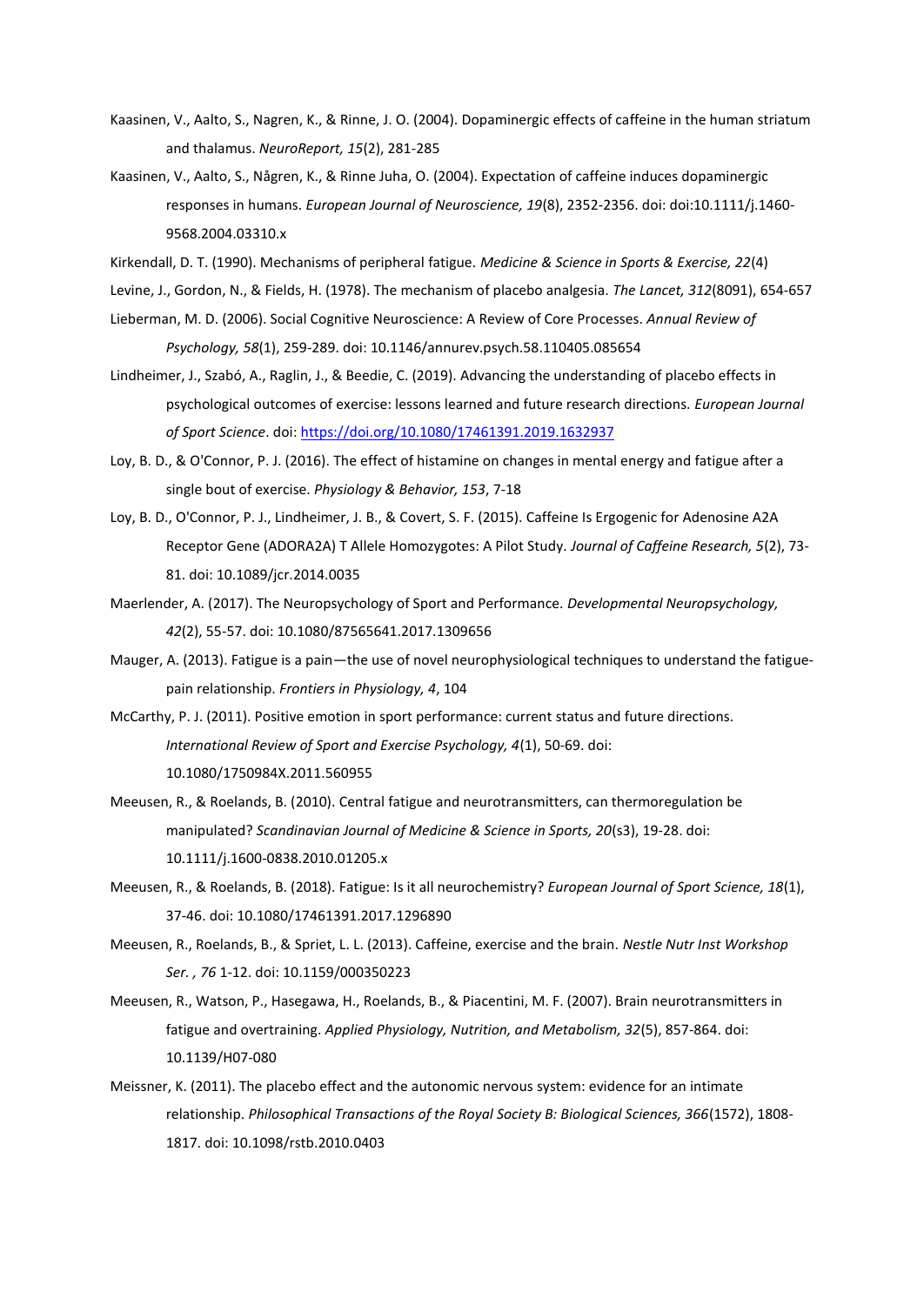- Meissner, K. (2014). Placebo Responses on Cardiovascular, Gastrointestinal, and Respiratory Organ Functions. In F. Benedetti, P. Enck, E. Frisaldi & M. Schedlowski (Eds.), *Placebo* (pp. 183-203). Berlin, Heidelberg: Springer Berlin Heidelberg.
- Micklewright, D., St Clair Gibson, A., Gladwell, V., & Al Salman, A. (2017). Development and Validity of the Rating-of-Fatigue Scale. *Sports Medicine, 47*(11), 2375-2393. doi: 10.1007/s40279-017-0711-5
- Millet, G. Y. (2011). Can Neuromuscular Fatigue Explain Running Strategies and Performance in Ultra-Marathons? *Sports Medicine, 41*(6), 489-506. doi: 10.2165/11588760-000000000-00000
- Perrey, S., & Besson, P. (2018). Studying brain activity in sports performance: Contributions and issues. *Progress in brain research, 240*, 247-267. doi: 10.1016/bs.pbr.2018.07.004
- Petrovic, P., Kalso, E., Petersson, K. M., & Ingvar, M. (2002). Placebo and Opioid Analgesia-- Imaging a Shared Neuronal Network. *Science, 295*(5560), 1737. doi: 10.1126/science.1067176
- Piedimonte, A., Benedetti, F., & Carlino, E. (2015). Placebo-induced decrease in fatigue: evidence for a central action on the preparatory phase of movement. *European Journal of Neuroscience, 41*(4), 492-497. doi: 10.1111/ejn.12806
- Pollo, A., Carlino, E., & Benedetti, F. (2008). The top-down influence of ergogenic placebos on muscle work and fatigue. *European Journal of Neuroscience, 28*(2), 379-388. doi: 10.1111/j.1460-9568.2008.06344.x
- Pollo, A., Carlino, E., & Benedetti, F. (2011). Placebo mechanisms across different conditions: from the clinical setting to physical performance. *Philosophical Transactions of the Royal Society B: Biological Sciences, 366*(1572), 1790-1798. doi: 10.1098/rstb.2010.0381
- Pollo, A., Carlino, E., Vase, L., & Benedetti, F. (2012). Preventing motor training through nocebo suggestions. *European journal of applied physiology, 112*(11), 3893-3903
- Pollo, A., Vighetti, S., Rainero, I., & Benedetti, F. (2003). Placebo analgesia and the heart. *Pain, 102*(1), 125-133
- Previc, F. H. (2009). *The dopaminergic mind in human evolution and history*. New York, NY, US: Cambridge University Press.
- Raichle, M. E. (2015). The Brain's Default Mode Network. *Annual Review of Neuroscience, 38*(1), 433-447. doi: 10.1146/annurev-neuro-071013-014030
- Robazza, C., Pellizzari, M., & Hanin, Y. (2004). Emotion self-regulation and athletic performance: An application of the IZOF model. *Psychology of Sport and Exercise, 5*(4), 379-404
- Roelands, B., & Meeusen, R. (2010). Alterations in Central Fatigue by Pharmacological Manipulations of Neurotransmitters in Normal and High Ambient Temperature. *Sports Medicine, 40*(3), 229-246. doi: 10.2165/11533670-000000000-00000
- Scott, D. J., Stohler, C. S., Egnatuk, C. M., Wang, H., Koeppe, R. A., & Zubieta, J.-K. (2008). Placebo and Nocebo Effects Are Defined by Opposite Opioid and Dopaminergic Responses. *Archives of General Psychiatry, 65*(2), 220-231. doi: 10.1001/archgenpsychiatry.2007.34
- Sedgwick, P. (2012). Placebo run in periods. *BMJ : British Medical Journal, 344*
- Siebenmann, C., Robach, P., Jacobs, R. A., Rasmussen, P., Nordsborg, N., Diaz, V., . . . Lundby, C. (2011). "Live high–train low" using normobaric hypoxia: a double-blinded, placebo-controlled study. *Journal of Applied Physiology, 112*(1), 106-117. doi: 10.1152/japplphysiol.00388.2011